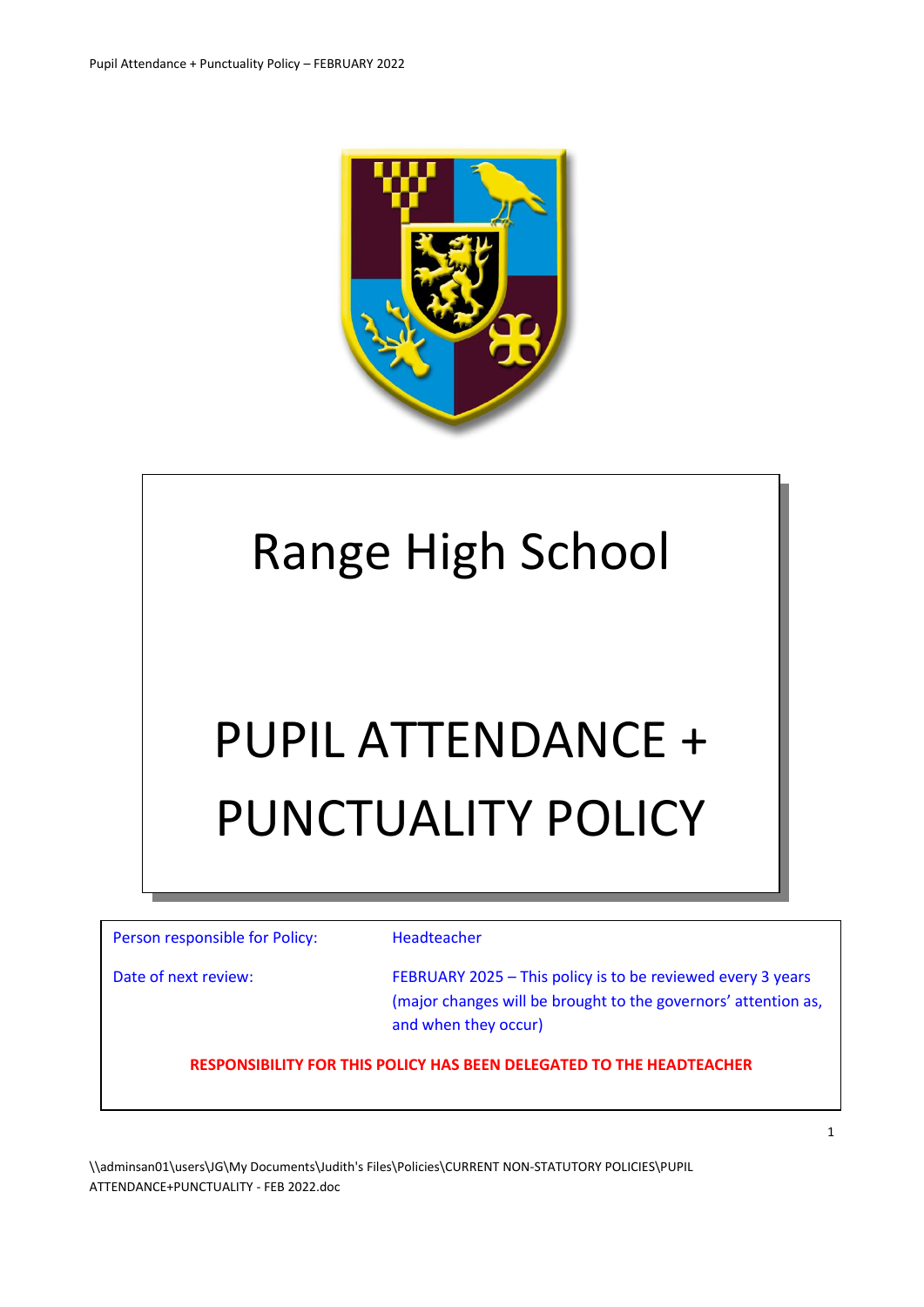#### **RANGE HIGH SCHOOL**

#### **PUPIL ATTENDANCE AND PUNCTUALITY POLICY**

#### **1.0 INTRODUCTION**

Range High School is committed to providing challenge and support for all pupils to achieve their best.

High levels of attendance and punctuality are essential for pupils to work to their full potential, be successful and benefit from the opportunities available to them at school. For our pupils to gain the greatest benefit from their education it is vital that they attend regularly

Achieving high attendance is a necessity in preparing pupils for future working life as an adult. Pupils should be at the School, **on time and every day** that school is open unless the reason for the absence is unavoidable.

It is very important therefore that parents and carers recognise the responsibility and obligation they have to make sure that pupils attend regularly. This policy sets out how the School, its partners and Parents/Carers can work together to achieve this.

#### **1.1 The Importance of Regular Attendance:**

Any absence affects the pattern of a student's schooling and regular absence will seriously affect their learning. Any student's absence additionally disrupts teaching routines and so may affect the learning of others in the same class.

Ensuring pupils' regular attendance at school is the **legal responsibility of Parents/Carers. By law, all children of compulsory school age must attend school.** Poor attendance not only undermines a child's education and future life chances but it can also put children at risk, can compromise personal safety and encourage anti-social behaviour. Permitting absence from school without a good reason creates an offence in law and may result in prosecution.

**\*Definition of parent: Section 576 of the Education Act 1996-** A parent in relation to any child or young person, includes any person: -

- All natural parents, whether they are married or not;
- Any person who has parental responsibility for a child or young person; and,
- Any person who has care of a child or young person i.e. lives with and looks after the child.

This also includes all parents who are absent. Parental partners can be included (whether or not they are married or the natural parent of the child as they have 'care' of the child. If a pupil lives with a grandparent or older sibling as their main carer, they can also be included as they are the main care provider.

It is also important to note that even though a parent may not live in the same home as the student, that parent is still responsible for ensuring their child attends school every day.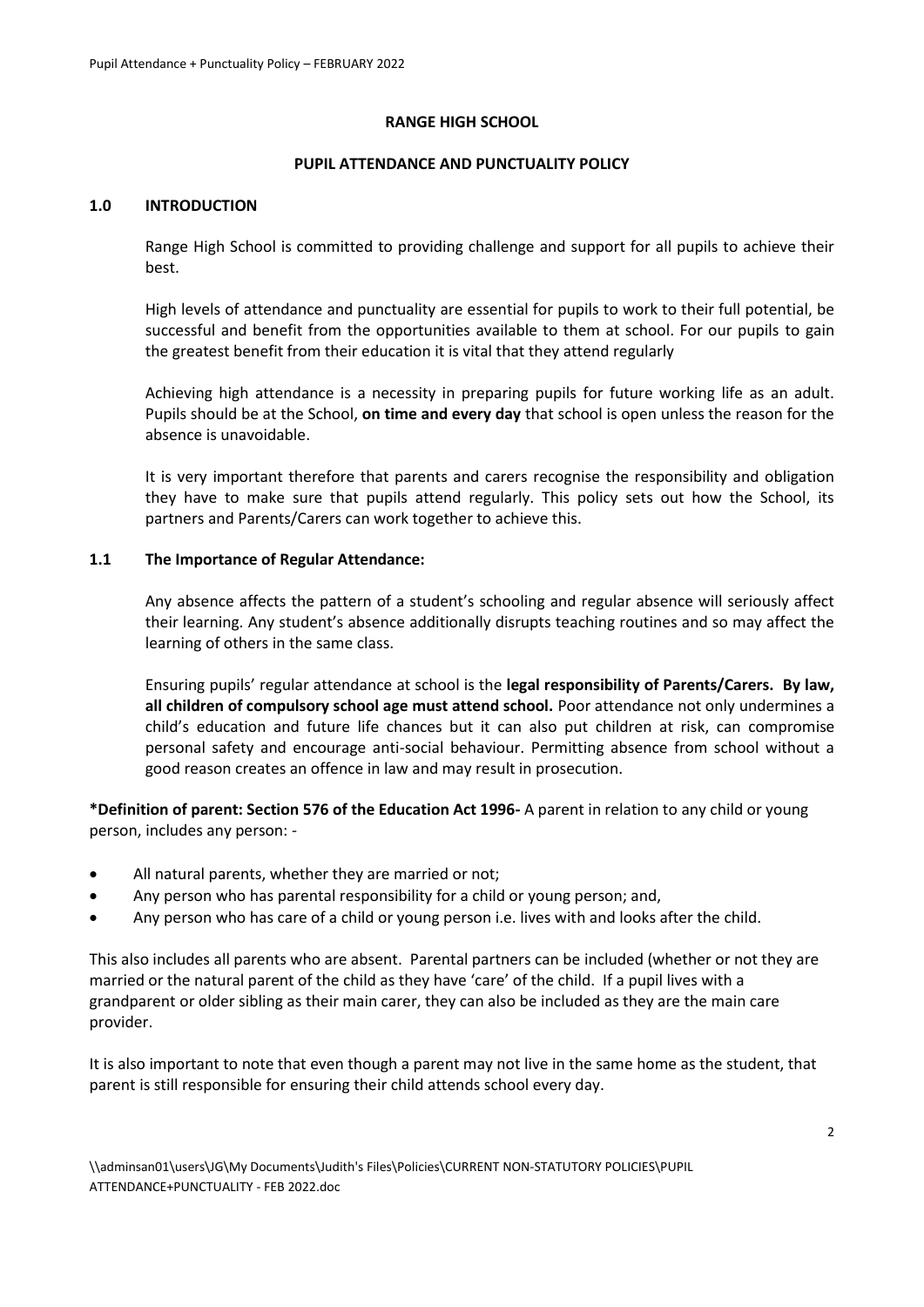#### **1.2 Promoting Regular Attendance:**

Helping to create a habit of regular attendance is everybody's responsibility – Parents/Carers, pupils and all members of school staff. We expect pupils at Range High School to aim for at least 95% attendance.

The Government expects us to:

- Promote good attendance and reduce absence, including persistent absence (less than 90%);
- Ensure every pupil has access to a suitable education, to which they are entitled; and, act early to address patterns of absence.

| <b>Attendance during</b> | equals this    | which is           | which means this  |
|--------------------------|----------------|--------------------|-------------------|
| one school year          | number of days | approximately this | number of lessons |
|                          | absent         | many weeks         | missed            |
|                          |                | absent             |                   |
| 95%                      | 9 days         | 2 weeks            | 50 lessons        |
| 90%                      | 19 days        | 4 weeks            | 100 lessons       |
| 85%                      | 29 days        | 6 weeks            | 150 lessons       |
| 80%                      | 38 days        | 8 weeks            | 200 lessons       |

#### **NATIONAL CONTEXT**

The 1996 Education Act, (section 444) states that parents (including non-related adult carers in the child's household) have a **legal responsibility** to ensure that those of compulsory school age are educated, either by **'regular'** attendance at school or 'otherwise'. The 2008 Education and Skills Act, (section 155) specifies the same requirement regarding regular attendance at alternative provision.

**The duty on parents is to ensure that their children are educated, either at school or 'otherwise'.**  Education is therefore compulsory. In terms of 'otherwise', children may be educated by their parents at home, by a private tutor or in establishments other than schools, i.e. – F.E. colleges from the age of 14, special units, hospitals or in alternative educational programmes or work experience. The law allows parents to choose the alternative options, provided they can demonstrate to the Local Authority that the education is full-time and 'suitable' to the child's education needs, up until the relevant leaving-date for all young people.

Schools must enter pupils on the admission register and attendance register from the beginning of the first day on which the school has agreed, or been notified, that the pupil will attend the school.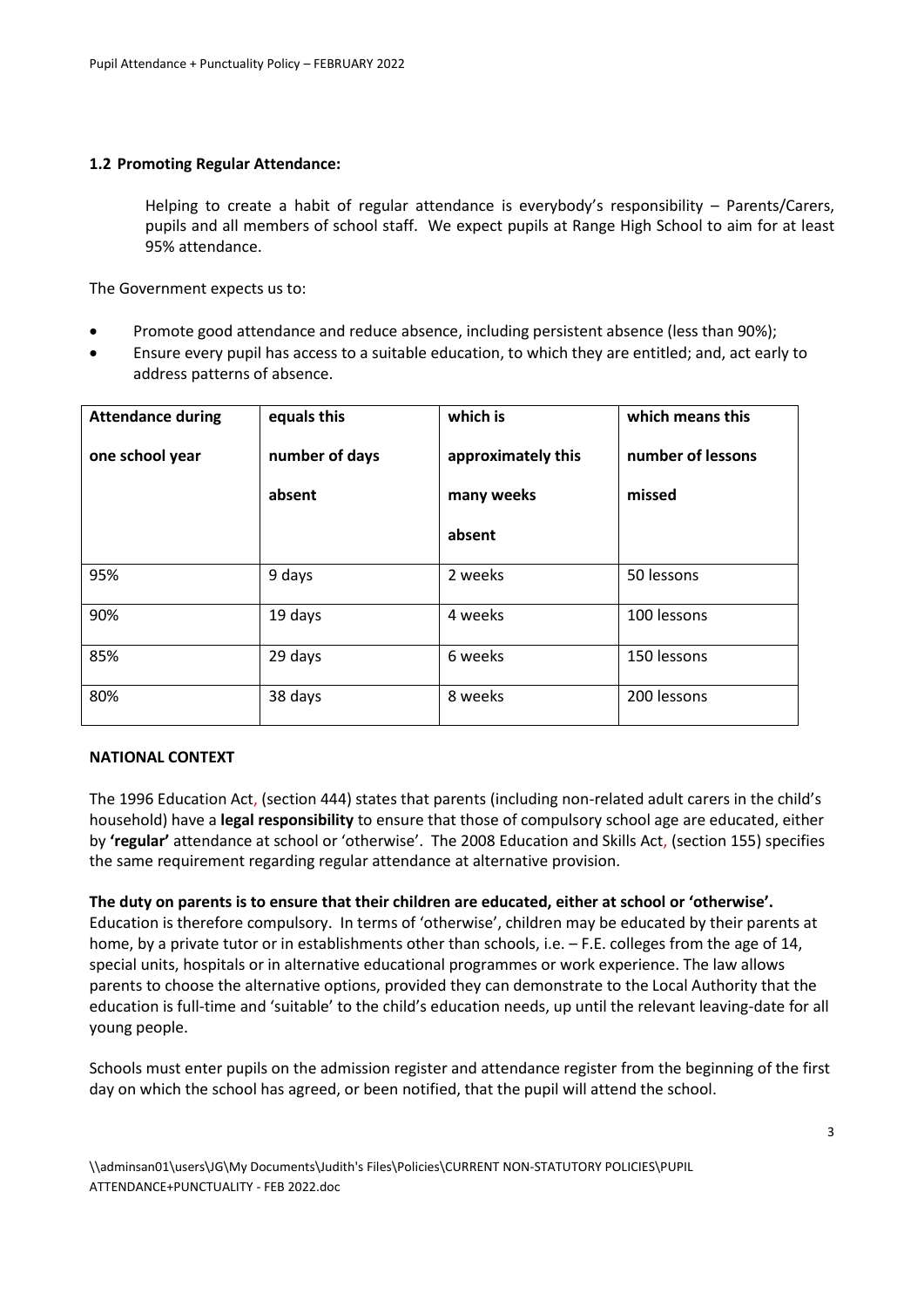For most students the expected first day of attendance is the first day of the school year. Every amendment made to the admission register and the attendance register must include: the original entry; the amended entry; the reason for the amendment; the date on which the amendment was made; and the name and position of the person who made the amendment.

# **To maintain a focus on this the School will:**

- Report to Parents/Carers regularly on how their child is performing at school. This will include information about their attendance and punctuality.
- Celebrate good attendance on a regular basis, through daily Tutor Time. Students, parents and carers can all see current attendance on class charts
- Reward good or improving attendance through our regular attendance lottery

# **DAILY PROCEDURES**

The school is **legally** required to register students twice daily. Registers are marked in the morning at 08.50 and in the afternoon at 1.15. It is essential that all students are registered on both occasions.

School starts at 08.40 when all pupils/students should be in their form/classroom, in preparation for the register being taken at 08.50. At this time, they should collect items for the day and make sure that they are aware of any changes / arrangements to the day's activities. **It is a legal requirement that a register is taken at the start of the day**. Not only does the process allow us to monitor attendance but also to act as a student checklist in respect of health and safety issues – e.g. Fire Drill

Each year a school calendar is sent out and is also on the website, which clearly indicates the days when your child is expected to be in school.

# **2.0 ABSENCE PROCEDURES**

#### **2.1 If a student is absent, parents should:**

- Contact school by 9am on the first day of absence; the dedicated telephone number is 01704 879315
- **Once contact (verbal and/or written) has been made with the parent the school will determine if the absence is to be authorised or unauthorised.**
- The school will only **authorise** a medical absence if the circumstances are unavoidable. The school has the right to request medical evidence if a parent rings the school to confirm the student is unwell. This may include: a medical appointment card with one appointment entered, slip with date, pupils name and surgery stamp, signed by GP Receptionist, letter from a professional, doctor's note, medication prescribed by a doctor, copy of prescription, print screen of medical notes, as well as letters concerning hospital appointments or any other relevant evidence. The Head Teacher may not authorise medical absence without this evidence.
- Parents are encouraged to ensure that their child brings in a letter, confirming the reasons for the absence when the child returns to school.
- The school will work co-operatively and pro-actively with the family where there are instances of ongoing poor health.

# **2.2 If a student is absent, the school:**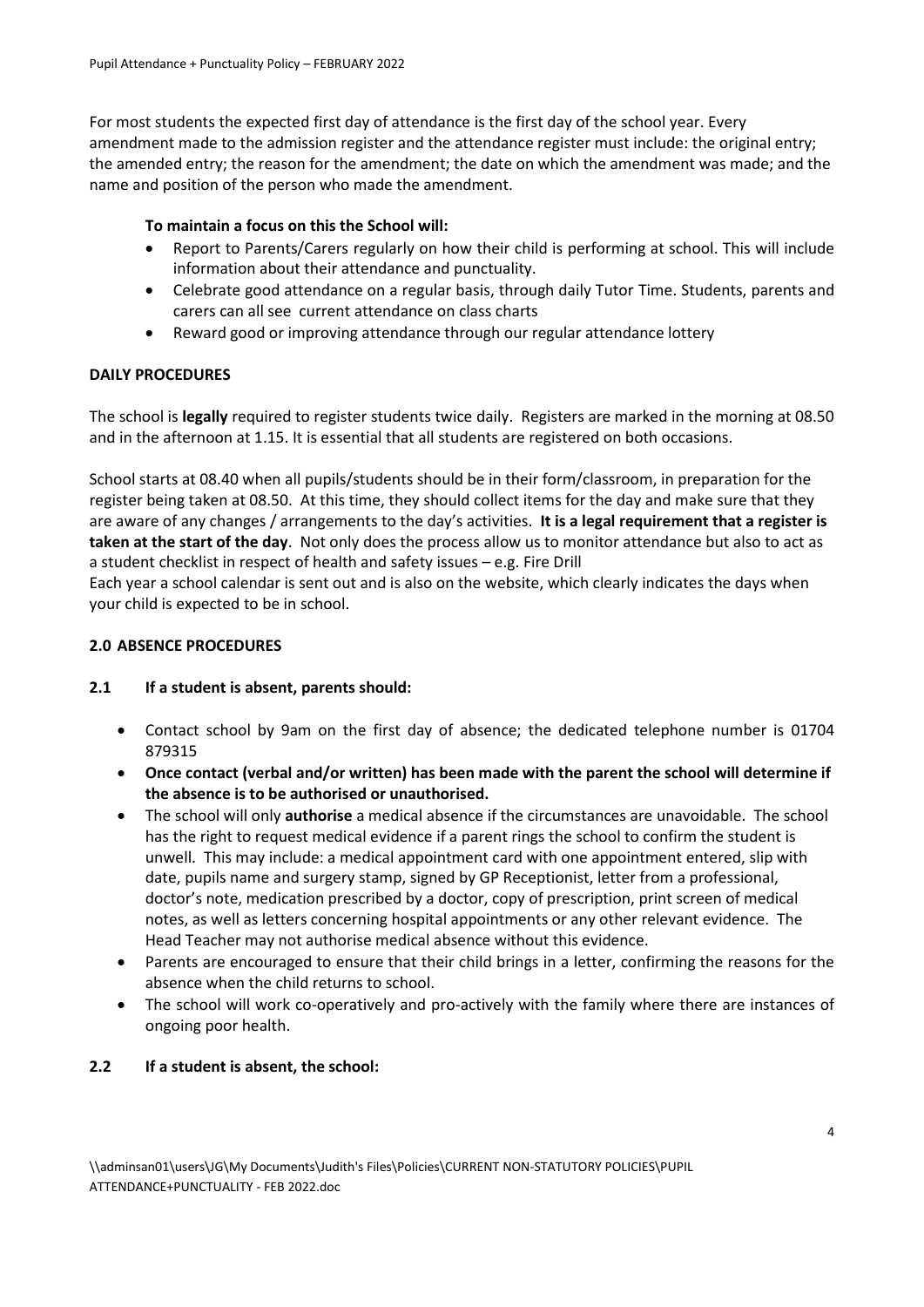- Will endeavour to telephone or text parents/carers on the first day of absence if a message (that explains the absence) has not been received. **If no message is received, we will assume that your child is absent without your permission.**
	- May invite Parents/Carers into school to discuss the situation with the Head of Year, Pupil Support Manager (Mrs L Dillon) and/or a representative of the LEA if absences persist.

# **1.** FIRST DAY RESPONSE CHILDREN WITH A SOCIAL WORKER

Our school works in partnership with Sefton Council in delivering a first day response system for children with a social worker. If children who have an allocated social worker are absent from school, we will contact the family to establish the reason why the child is absent from school.

We will complete the first day response form and submit it to Sefton Council, so information is shared in relation to why the child is absent from school. We will also request a home visit if we feel this is appropriate. We will also inform the child's social worker.

# **2.3 Telephone numbers:**

 There are times when school will need to contact parent for a range of issues, including absence, so it is essential that the school has up to date contact numbers at all times. There will be regular checks on telephone numbers throughout the year and we ask parents / carers to inform us of any changes.

#### **3.0 LATENESS**

 As you may be aware, the law treats some persistent lateness in the same way as irregular attendance and parents may be prosecuted by the Local Authority if late arrival is not resolved.

#### **Poor punctuality can lead to your child:**

- Feeling embarrassed in front of their friends.
- Missing the beginning of vital lessons.
- Missing important instructions for the rest of the school day.
- Learning bad habits which could affect their employability in the future.

| Minutes late per day during the school year | Equal days' worth of teaching lost in a year |  |
|---------------------------------------------|----------------------------------------------|--|
| 5 minutes                                   | 3.4 days                                     |  |
| 10 minutes                                  | 6.9 days                                     |  |
| 15 minutes                                  | $10.3$ days                                  |  |
| 20 minutes                                  | $13.8$ days                                  |  |
| 30 minutes                                  | $20.7$ days                                  |  |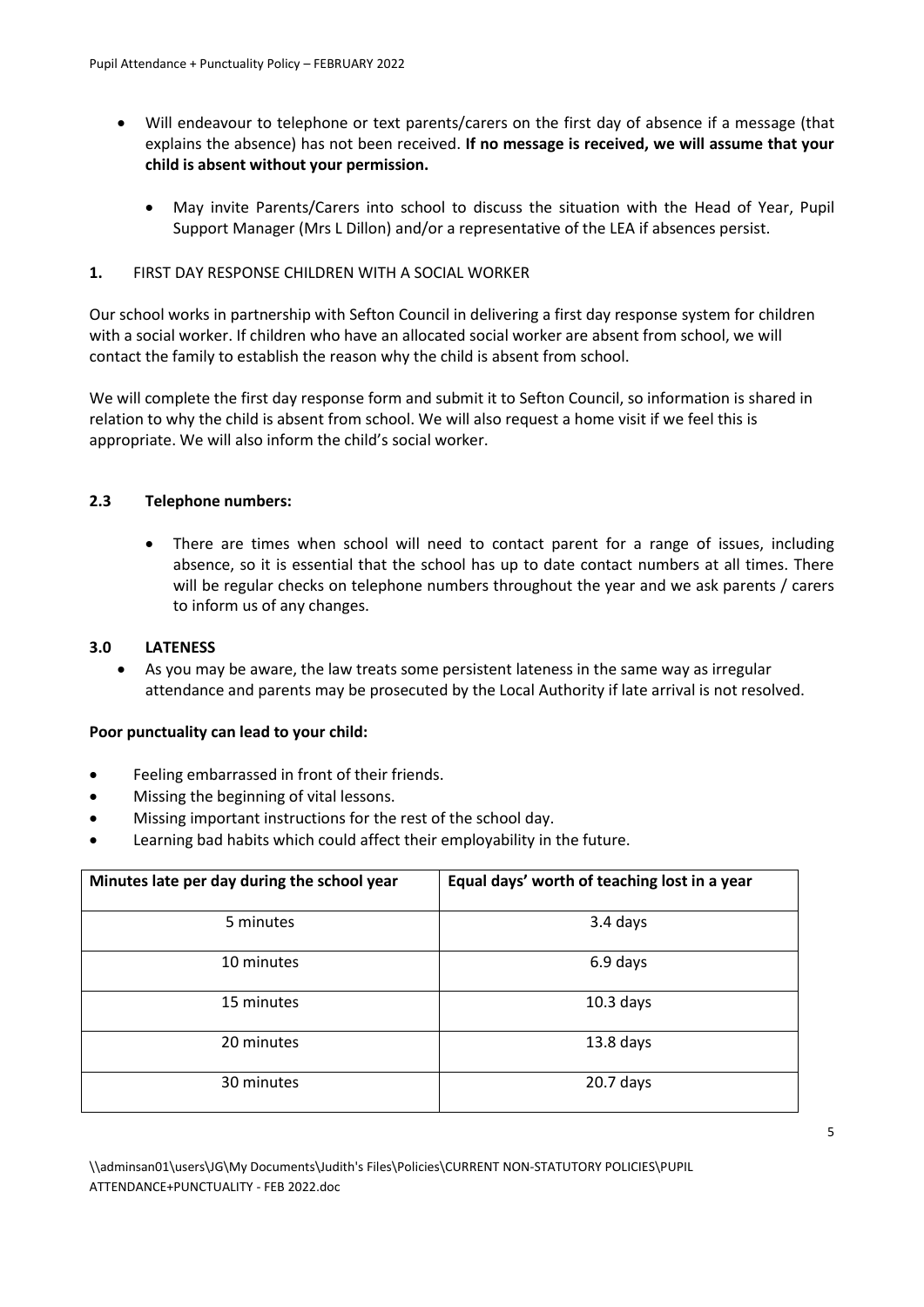#### **3.1 How we manage lateness:**

- At **8.50** the school day starts and pupils are expected to be **in Form Tutor time** at that time.
- from **8:30** pupils can access the Dining Room (but should remain there until 8.40am when they can go to their lockers)

In accordance with the Regulations, if pupils arrive after the registers have closed they will receive a mark that shows them to be on site, but this will **not** count as a present mark and it will mean they have an **unauthorised absence**. This may mean that Parents/Carers could face the possibility of legal proceedings if the problem persists.

Parents/carers can use class charts to see if their child has been marked late to any lesson. If a student has a persistent late record, parents/carers may be asked to meet with the Head of Year and/or Pupil Support Manager to resolve the problem. Parents/Carers can approach the school at any time if they experience problems getting their child to the school on time.

#### **4.0 UNDERSTANDING TYPES OF ABSENCES**

Every half-day absence has to be classified by the school (not by the Parents/Carers), as either **AUTHORISED** or **UNAUTHORISED**.

Registers are taken twice a day by staff to record attendance marks. Registers are legal documents so the school staff are obliged to complete them accurately. Attendance marks are also recorded at every lesson to monitor student punctuality and guard against truancy. Information about the cause of any absence is always required from parents/carers, preferably in writing.

#### **4.1 Authorised**

Authorised absences are mornings or afternoons away from school for a good reason such as illness, medical/dental appointments that unavoidably fall in school time, emergencies or other unavoidable causes. Medical appointments, if possible, should be made as late in the day as possible to allow your child to be registered for the afternoon. Medical appointments should not take all day. Children who have to leave for any reason throughout the day should be signed out at the main office by their parent/carer or appropriate adult. This is strongly discouraged.

#### **4.2 Unauthorised**

Unauthorised absences are those which the school does not consider reasonable and for which no "leave of absence" has been given. This type of absence can lead to the Local Authority using sanctions and/or legal proceedings. This includes:

- parents/carers keeping children off unnecessarily
- truancy before or during the school day
- absences which have never been properly explained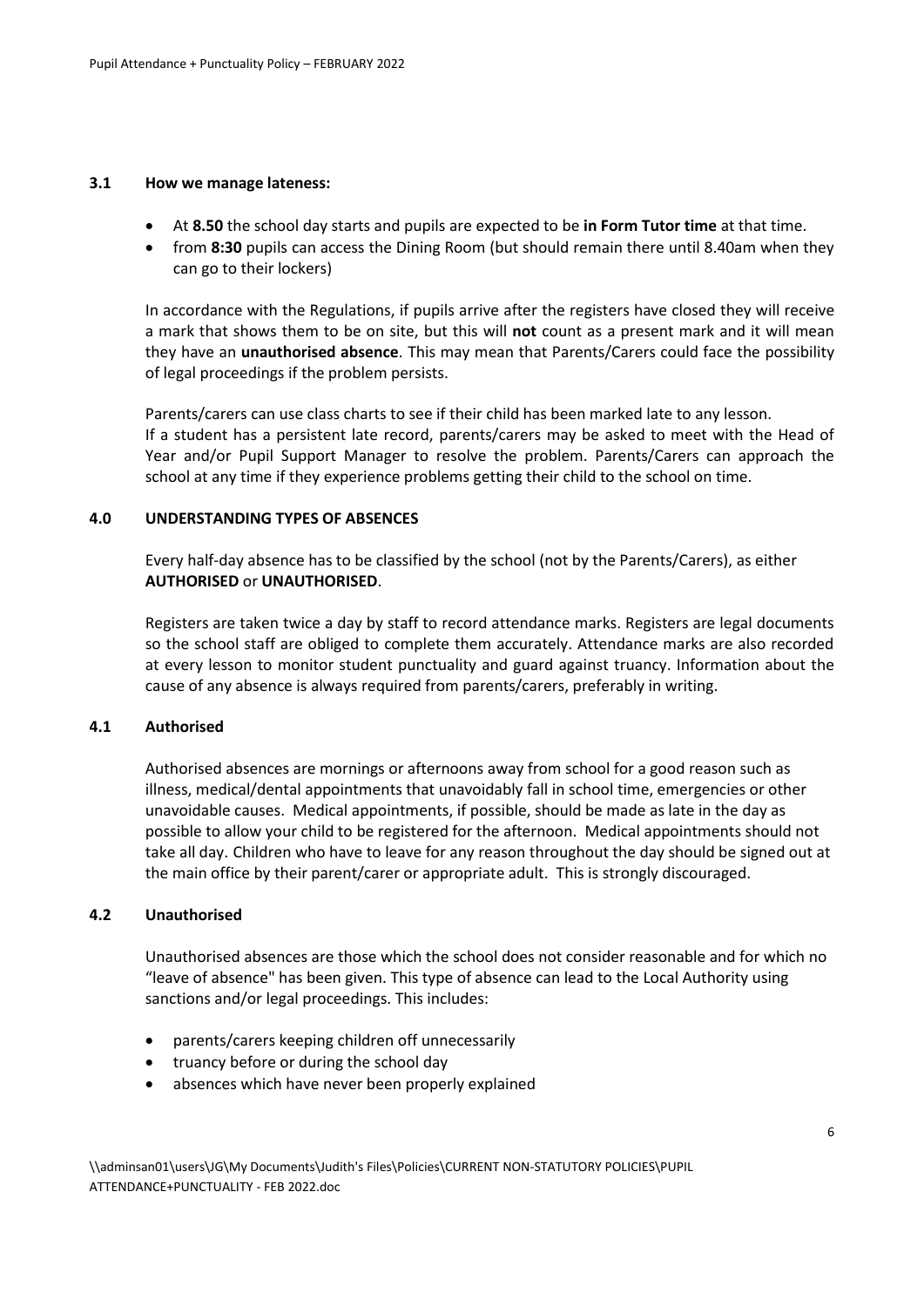- children who arrive at school too late to get a mark. (**Registers close at 9.30** each day). A child arriving late after that time will be recorded as U (unauthorised).
- shopping, looking after other children or birthdays
- day trips and holidays in term time which have not been agreed.
- oversleeping
- absent to look after an unwell sibling
- inadequate uniform
- confusion over term dates
- whilst any child may be off school because they are ill, sometimes they can be reluctant to attend school.
- any problems with regular attendance are best sorted out between school, parents and the child. If a child is reluctant to attend, parents/carers should not condone their absence or give in to pressure to excuse them from attending as this gives the child the impression that attendance does not matter.

# **5.0 EXCEPTIONAL LEAVE IN TERM TIME**

There is no automatic entitlement in law to time off during school term time to have exceptional leave. Any period of leave taken without the agreement of the school, or in excess of that agreed, will be classed as unauthorised and may attract sanctions such as a Penalty Notice.

# **5.1 Holiday during Term Time**

It is the school's policy not to grant holidays in term time.

# **5.2 Exceptional Leave**

# **Authorised absence in exceptional circumstances**

The Education (Pupil Registration) (England) (Amendment) Regulations 2013, which became law on 1 September 2013, state that the Headteachers may not grant leave of absence during term time unless there are exceptional circumstances. The Headteacher is also required to determine the number of school days a child can be away from school if leave is granted.

# **Allowed absence in exceptional circumstances (at the discretion of the Headteacher and in advance of the event). THIS LIST IS NOT EXHAUSTIVE:**

- Family bereavement or close friend bereavement
- Other compassionate grounds
- Family wedding/civil partnership taking part on school day not travelling to a wedding unless it is abroad. We can only authorise a maximum of three days for trips abroad.
- Family crisis
- **Examinations off site**
- Educational opportunity sport & performance
- Attendance at an event at the request of a public organisation
- **Visit to a new school**
- **Family re-location visit**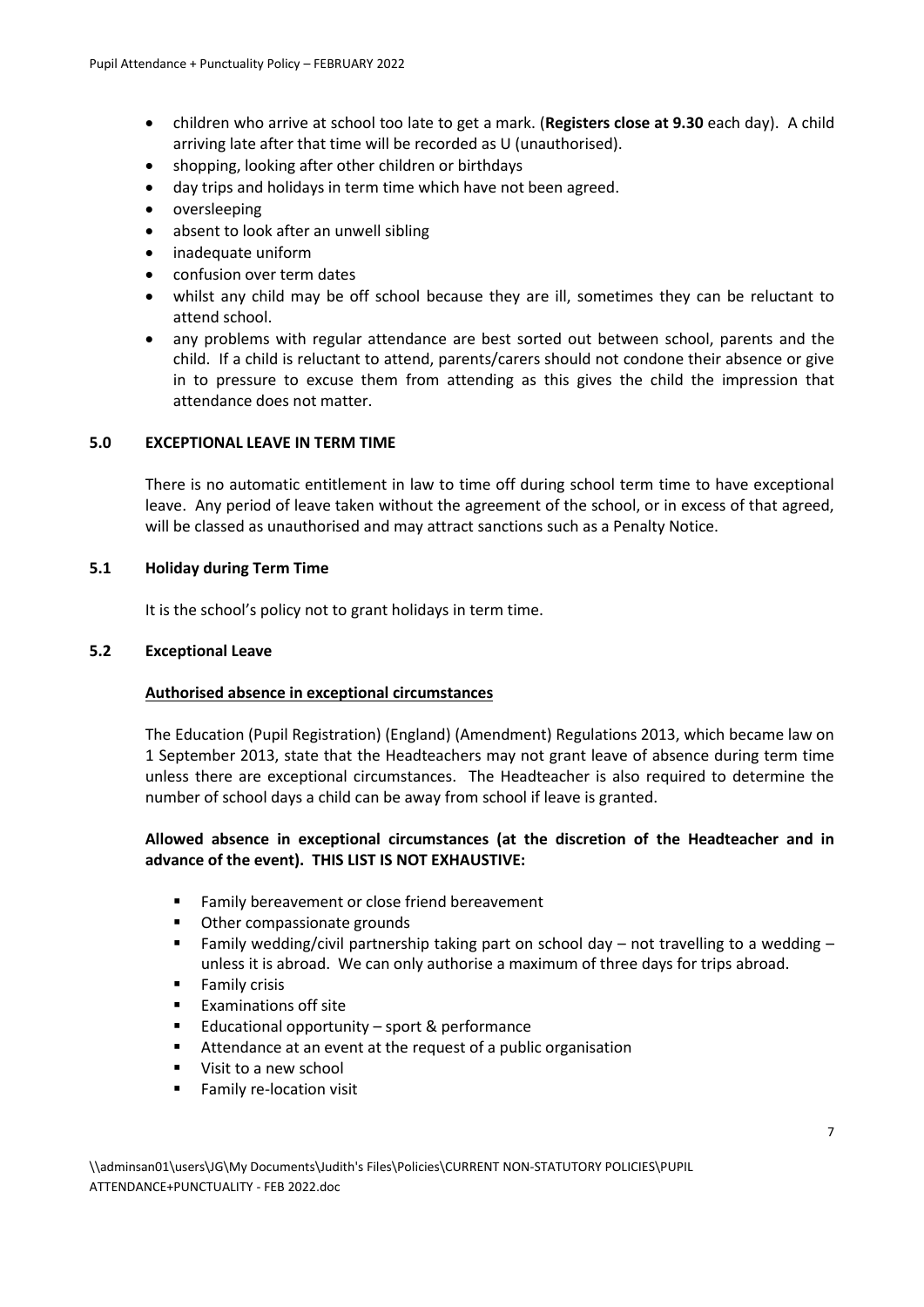Service personnel returning from a tour of duty abroad where it is evidenced the individual will not be in receipt of any leave in the near future that coincides with school holidays

#### **Absences are not allowed under any circumstances:**

- **Family holiday no matter what length**
- **Family trips**
- Leaving school early to travel to an event

# *To request absence for exceptional circumstances please write to the Headteacher at least 2 weeks in advance of the request with full details of the reason for the request.*

If a pupils is absent from school the school may request that the Local Authority issue Penalty Notices when the absence is not authorised. Warnings will not be given where it can be shown that parents have been notified that such absences will not be authorised.

The amount payable for a Penalty Notice issued in any of the above circumstances is £60 if paid within 21 days of receipt of the Notice, rising to £120 if paid after 21 days but within 28 days. If the Penalty Notice is not paid, the recipient will be prosecuted in the Magistrates Court for the offence for which the Notice was originally issued. Please be aware that each parent is liable to receive a Penalty Notice for each child who incurs unauthorised absences, for example, if there are two parents/carers and one child each parent/carer will receive one Penalty Notice. It there are two parents/carers, and two children incur unauthorised absences, each parent/carer will receive two Penalty Notices, which in this case would amount to £120 each if paid within 28 days.

#### **6.0 PERSISTENT ABSENTEEISM (PA) [As per Government guidance]**

When a student becomes a 'persistent absentee', the Local Authority has to be notified. This applies when they miss 10% or more schooling across the school year for whatever reason. Absence at this level will do considerable damage to any child's educational prospects. The school expects parents' full support and co-operation to tackle this.

This could involve Parents/carers coming to an Attendance interview at school to develop an Individual Attendance Plan to improve the situation.

This plan could involve some or all of the strategies below.

- Multi-Agency Meeting (Social Care, School Nurse, CAMHS, Youth Offending Team, Young Carers etc.)
- **Early Help Assessment referral**
- **Fixed Term penalty for Parent/Carer**
- **Educational Supervision Order (Magistrates Court)**
- Prosecution of Parent/Carer. (Magistrates Court)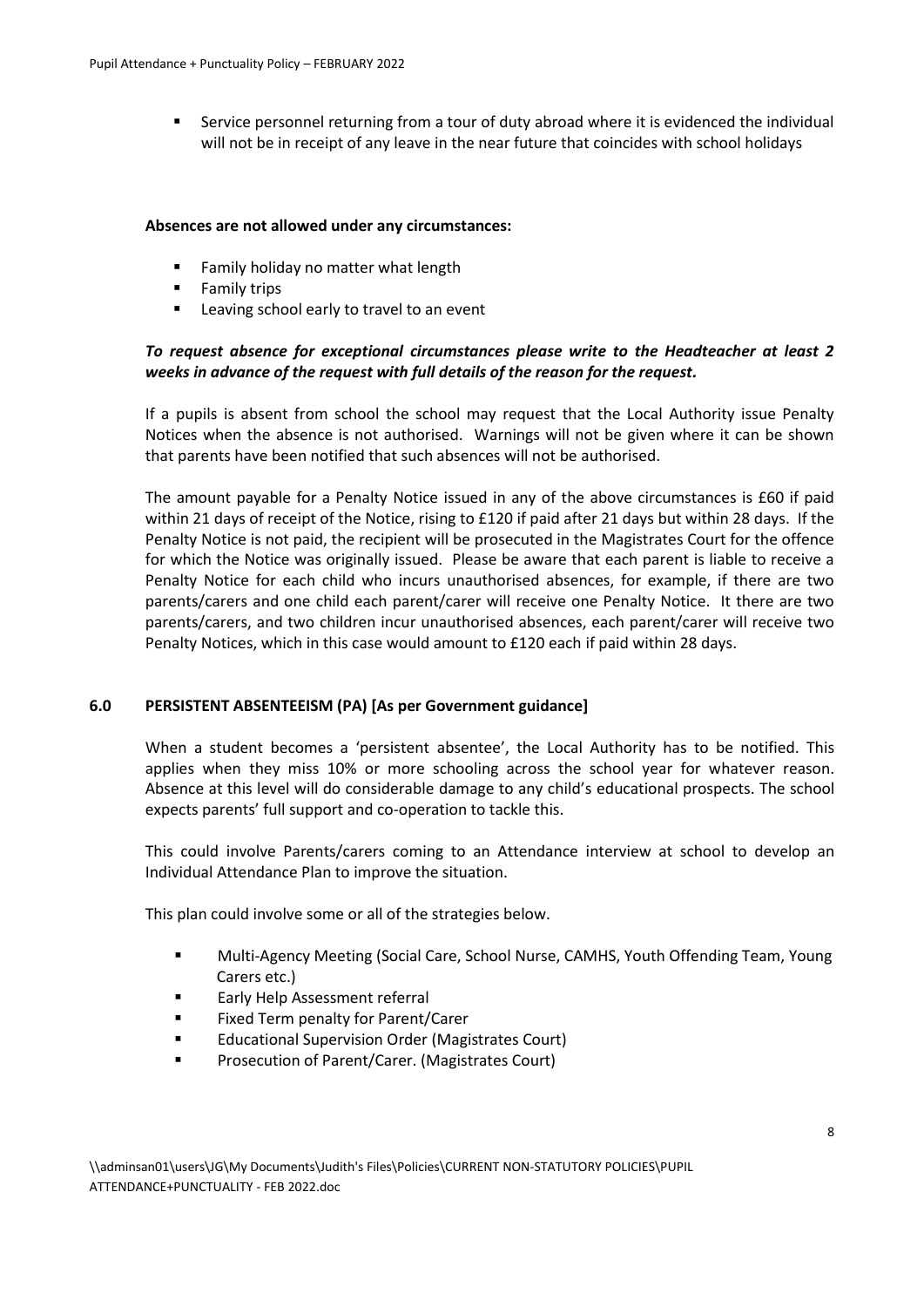All absence is monitored thoroughly and regularly. Any case that is seen to have reached the PA mark or is at risk of moving towards that mark is given priority. Parents/Carers will be informed of the concern immediately via our graduated response. PA pupils are tracked and monitored carefully through our pastoral system. This is combined with academic mentoring where absence affects attainment.

# **2. LOCAL AUTHORITY SCHOOL ATTENDANCE PANEL**

# **What is the purpose of the School Attendance Panel Meeting?**

The purpose of the School Attendance Panel meeting is for you and your child to meet with Representatives from the Local Authority to identify the reasons for absence and to work together to improve attendance.

# **What will happen at the School Attendance Panel Meeting?**

The reasons for absence will be identified and different strategies to improve attendance will be considered:

- A supportive action plan in the form of a parenting contract will be agreed.
- An attendance target date for improvement will be set.
- The student's attendance will then be closely monitored for a period of 12 school weeks.

If the parent fails to attend without reasonable justification this could result in a Penalty Charge Notice being issued to parents/carers or court proceedings under the 'Single Justice' process. Under section 444, a **Penalty Charge Notice will be issued for £60 to parents**. This will be issued to both parents even if one of the parents does not live with the student. Each parent will have 21 days to make payment. This will rise to £120 if the initial fine is paid between 22 and 28 days. The payment must be made directly to the Local Authority. **There is no right of appeal by parents against the penalty charge notice**. Failure to pay the Penalty Charge Notice Fine will result in further legal action being taken by the courts, with the maximum fine currently £2,500, a community order or three months in prison.

#### **What happens next?**

Whilst the intention of the School Attendance Panel meeting is that the attendance will improve, if the attendance deteriorates by the target review date the Local Authority may recommend legal action is taken. This could include prosecution in the Magistrates' Court, Education Supervision Orders or Parenting Orders.

**Issuing Penalty Charge Notices**: Each parent receives a penalty charge notice for each child who has unauthorised absence. The penalty is £60 or £120 depending on how soon payment is made. So, if there are two parents and two children the total penalties could be up to £480. Failure to pay the penalty charge notices in Sefton may result in prosecution.

**Taking parents to court for unauthorised absence**: Education Act 1996 Section 444(1) - court can fine each parent up to £1000 per child, order payment of prosecution costs and/or impose a Parenting Order.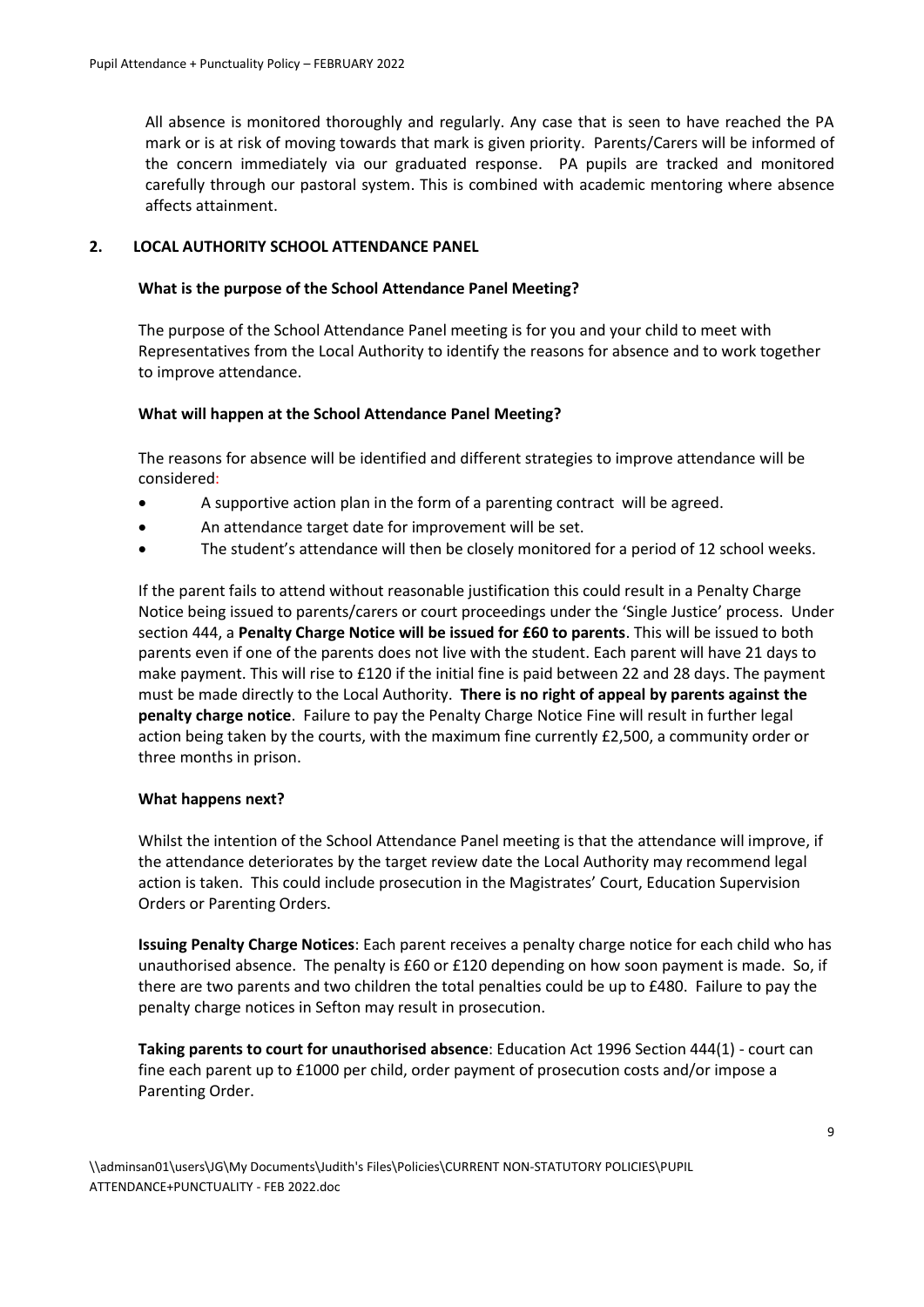**Taking parents to court for persistent unauthorised absence**: Education Act 1996 Section 444(1A) court can fine each parent up to £2,500 per child, order payment of the prosecution costs, impose a Parenting Order and/or sentence you to a period of imprisonment of up to 3 months.

Under the 1989 Children Act the Local Authority has the power to issue an **Education Supervision Order** (ESO) and place a child under their supervision on the grounds that the child is not being 'properly educated' and is in danger of 'significant harm'. The Local Authority can issue an order if the child is persistently absent from school. The Local Authority appointed 'Supervisor' can give 'directions' to the parents on how the child should be educated and work with the parent to ensure the child attends school regularly.

Under the 2003 Anti-Social Behaviour Act, if a student continues to have attendance issues after a parent has been convicted, the courts can also issue a **Parenting Order**. This legally requires the parents to participate in a programme of parenting support and counselling. If the unauthorised absence continues, a new case will be brought against the parent/s but previous parental failure to engage with the school and Local Authority can be cited.

# **7.0 PENALTY NOTICE PROCEEDINGS**

Penalty Notices for absence from school can be issued by the Attendance and Welfare Service based on requests from schools. Range High School follows the most recent 'Procedures for Issuing Education-related Penalty Notices' from Sefton Council (April 2015).

The circumstances in which a penalty notice for non-attendance may be issued include:

- Parentally condoned absence
- Unauthorised leave of absence during term time unless there are exceptional circumstances
- Unwarranted delayed return from leave of absence (without school agreement)
- Persistent late arrival after the register has closed
- Part of the legal process between the school and local authority (i.e. at Attendance Panel Reviews)
- Truancy, including attendance and exclusion sweeps (formerly truancy sweeps).

A minimum evidential requirement of ten (10) school sessions, a session is either a morning or afternoon, lost to unauthorised absences by any pupil in the current term **and/or** eighteen (18) session lost to unauthorised absence over two consecutive term will be required to trigger the process.

Payment of a penalty within 21 days of receipt of the notice is £60 for each parent. Payment after this time, but within 28 days of receipt of the notice is £120, **[The Education (Penalty Notices) (England) (Amendment) Regulations 2013].**

Penalty notices may also be issued if pupils who are excluded appear in a public place without good reason.

Following a request by the school for the issuing of a Penalty Notice a check is made by the Attendance and Welfare Service to ensure that the request meets the terms of the Code of Conduct.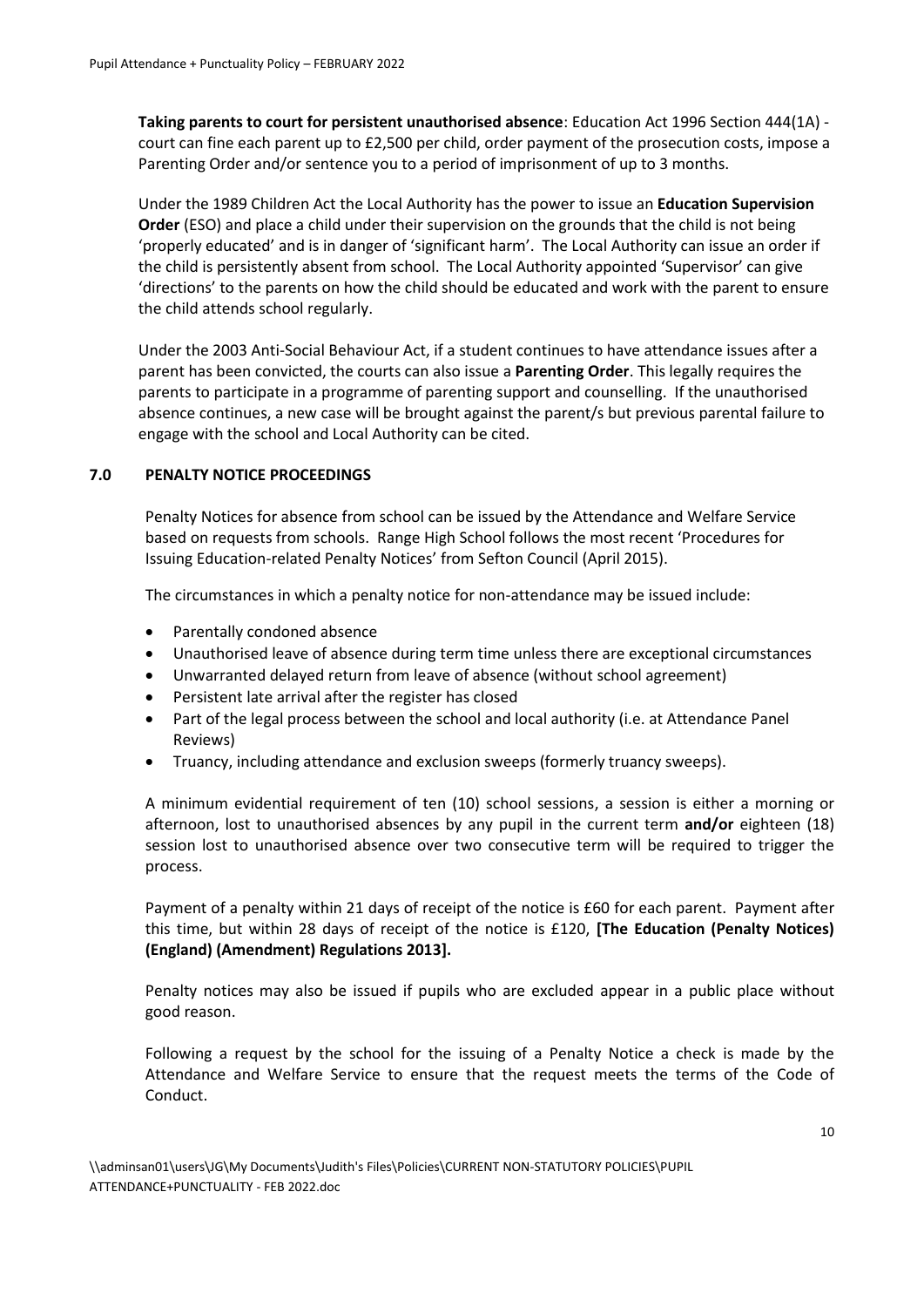#### **8.0 ROLES AND RESPONSIBILITIES**

# **IMPROVING ATTENDANCE – WHAT PARENTS CAN DO: (add your own information in line with the procedures)**

- Provide **two** emergency contact numbers to the school.
- Notify the school on the first day of absence.
- Try to make all medical appointments (doctors, dentist and hospital) out of school time. Obviously, this is not always possible but, in such cases, try to minimise the disruption to the day by getting an early morning appointment so that your child can attend afterwards OR a late afternoon appointment so that she can complete most of her timetable before leaving.
- Encourage your child to take responsibility for being on time for school ensuring they have a realistic bedtime and will not be too tired to get up in the morning for school. Equipment should be prepared the night before. Regularly checking your child's planner can help you to do this.
- Discourage your child from staying overnight with friends during the week. This sometimes leads to them both being late (or not attending at all) the next day.
- Leave of absence during term time is not a parental right. If there are special or exceptional circumstances, please contact the Head teacher and a decision will be made if the absence can be authorised or not.
- Talk positively about going to school.
- Monitor your child's internet and social media use to ensure they are not experiencing any difficulties that may prevent them from wanting to attend school.
- Take any worries seriously but do not show that you are unduly concerned. Believe that they will be sorted out. Contact school before the concerns escalate.

#### **IMPROVING ATTENDANCE – WHAT SCHOOL DOES:**

- Marks the registers in accordance with the law twice a day.
- Carry out robust first-day calling procedures including priority routine for vulnerable children including children with a social worker
- Informs any parents/carers who have not contacted the school, of the absence of their child on a particular day.
- Carry out robust first-day calling procedures including priority routine for vulnerable children including children with a social worker
- Maintains records and monitors attendance of students on a regular basis.
- Authorises absences in accordance with the government guidelines. Please note that **only** the school can authorise absence.
- Contacts parents / carers when the attendance falls below acceptable levels and/or when particular patterns of absence are causing concerns.
- Encourage parents to accept support through an Early Help Assessment where it is deemed appropriate.
- Monitor pupils who are supported by the In Year Fair Access Panel and those who attend alternative provision including Complementary Education. All students have regular review meetings where parents and all appropriate agencies are invited. Students who attend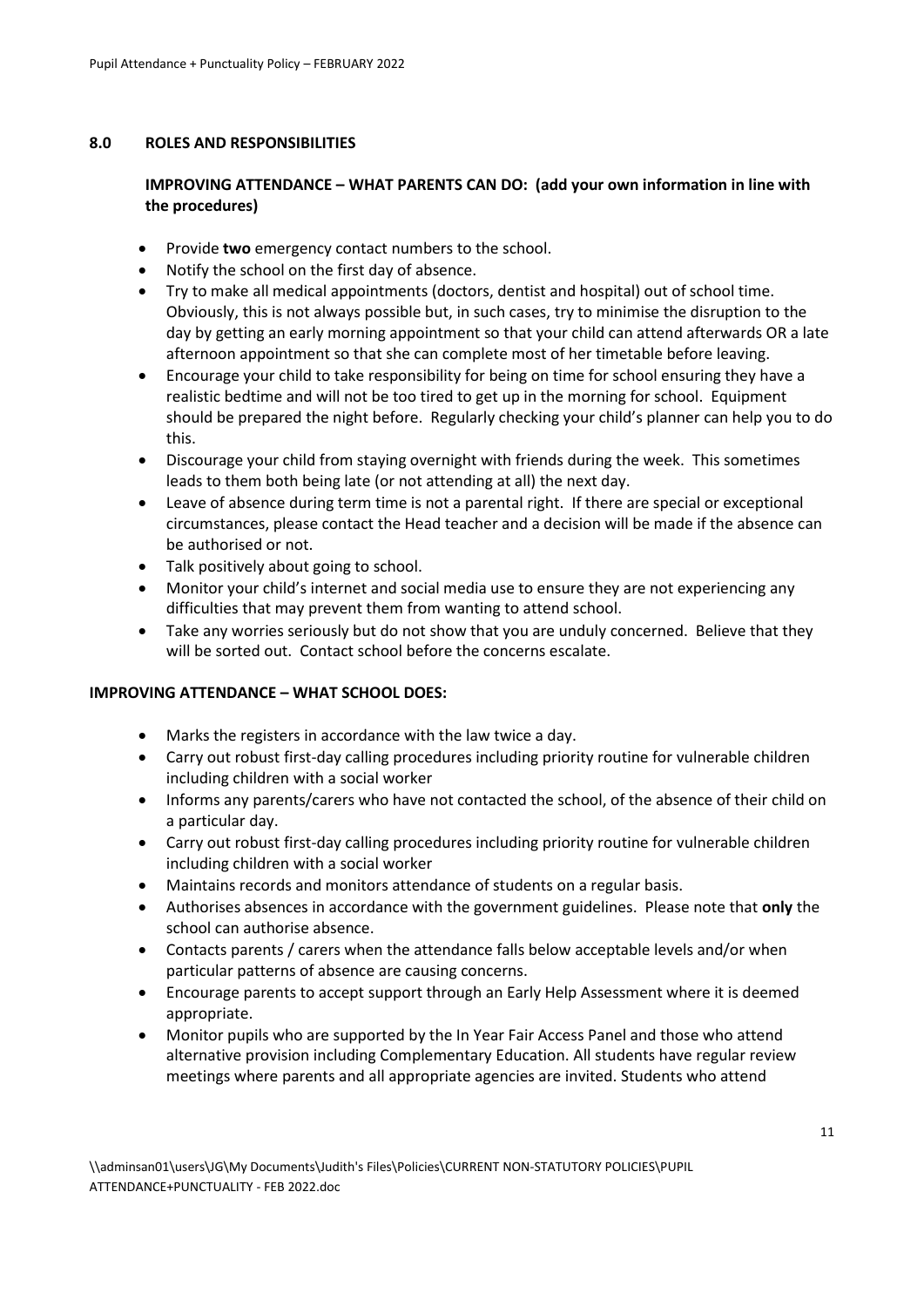complementary education also have risk assessments completed and visit are made to the students either at home or at the complementary education establishment.

- Work with external agencies to maintain good attendance contribute to multi-agency meetings to review progress and agree on actions and to support the student/family with any issues that may affect attendance and punctuality to school.
- Provides re integration support for students returning from absence.
- Maintains a range of strategies to encourage good attendance by means of rewards.
- Inform parents of individual pupil's attendance record each term at Parents' Evening.
- Works with relevant external agencies if a students' attendance becomes a concern, i.e. Social Care, Early Help Services, Police, YOT, SEND.
- Make referrals to the Local Authority School Attendance Panel where pupils' attendance levels are becoming a cause for concern.
- Make referrals to the School Nurse team where appropriate to seek advice to support the pupil.
- Works in partnership with the Local Authority to improve school attendance and reduce persistent absenteeism sometimes utilising legal interventions.
- Campaign as a means of working with parents to resolve issues affecting levels of attendance

#### **9.0 CHILDREN MISSING IN EDUCATION**

No child will be removed from roll without consultation between the Headteacher or Associate Leader (Behaviour) and the Pupil Support Manager. If a child is missing from education with prolonged unexplained absences or if a family moves away from the area but does not register with another school, the school will alert the Local Authority who will then take action according to the Child Missing in Education Policy and procedures. Movement of children between Local Authorities and schools is tracked nationally.

#### **10.0 REQUEST TO ELECTIVELY HOME EDUCATE A CHILD**

Our school work with the Local Authority to ensure that that parents fully understand the demands and responsibilities of elective home education (EHE). We follow up-to- date guidance that is published. If a child has an Education, Health and Care Plan or is open to a social worker we work closely with the Complementary Education Service, SEND and Children's' Social Care.

# **11.0 DEALING WITH PUPILS WHO GO MISSING AND LEAVE THE SCHOOL PREMISES WITHOUT PERMISSION**

Our attendance procedures are designed to ensure that a missing child is found and returned to effective supervision as soon as possible. If a child goes missing in school, we will email the On-call service, which will then investigate the child's whereabouts and report back to the Admin Attendance Officer. If the child is not located, the matter will be escalated to senior pastoral leaders and parents/carers contacted. For children with a safety plan, social workers and/or police may be contacted.

For cases where a child does not attend school and is reported as missing, the School will attempt to make contact with the family. It will then inform the Attendance Officer and request a home visit. Depending on the outcome of the home visit, the School may contact the Local Authority and make a MASH referral to children's social services.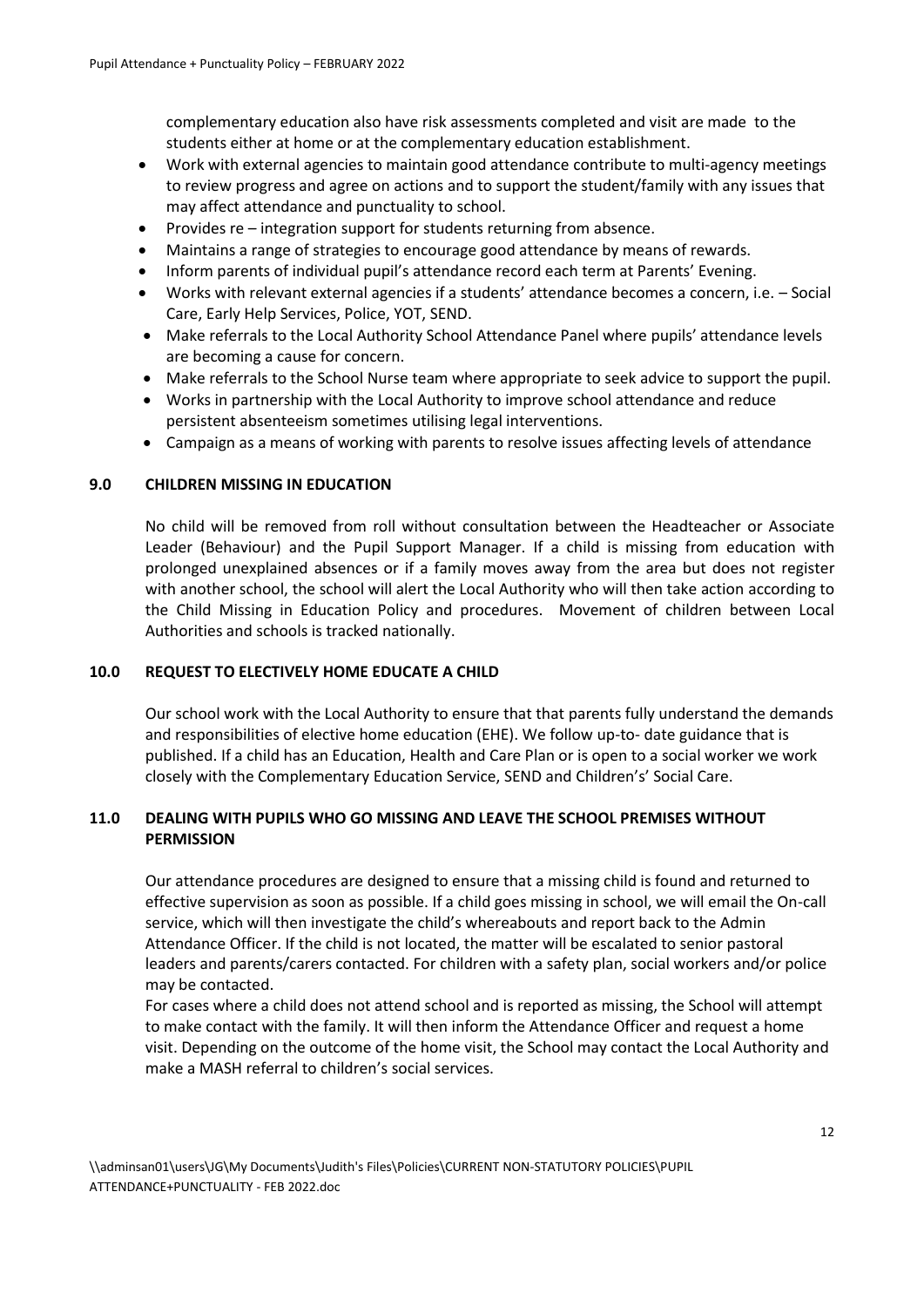#### **12.0 PUBLICATION OF ATTENDANCE FIGURES**

The school has a legal duty to publish its absence figures to parents/carers and to promote attendance.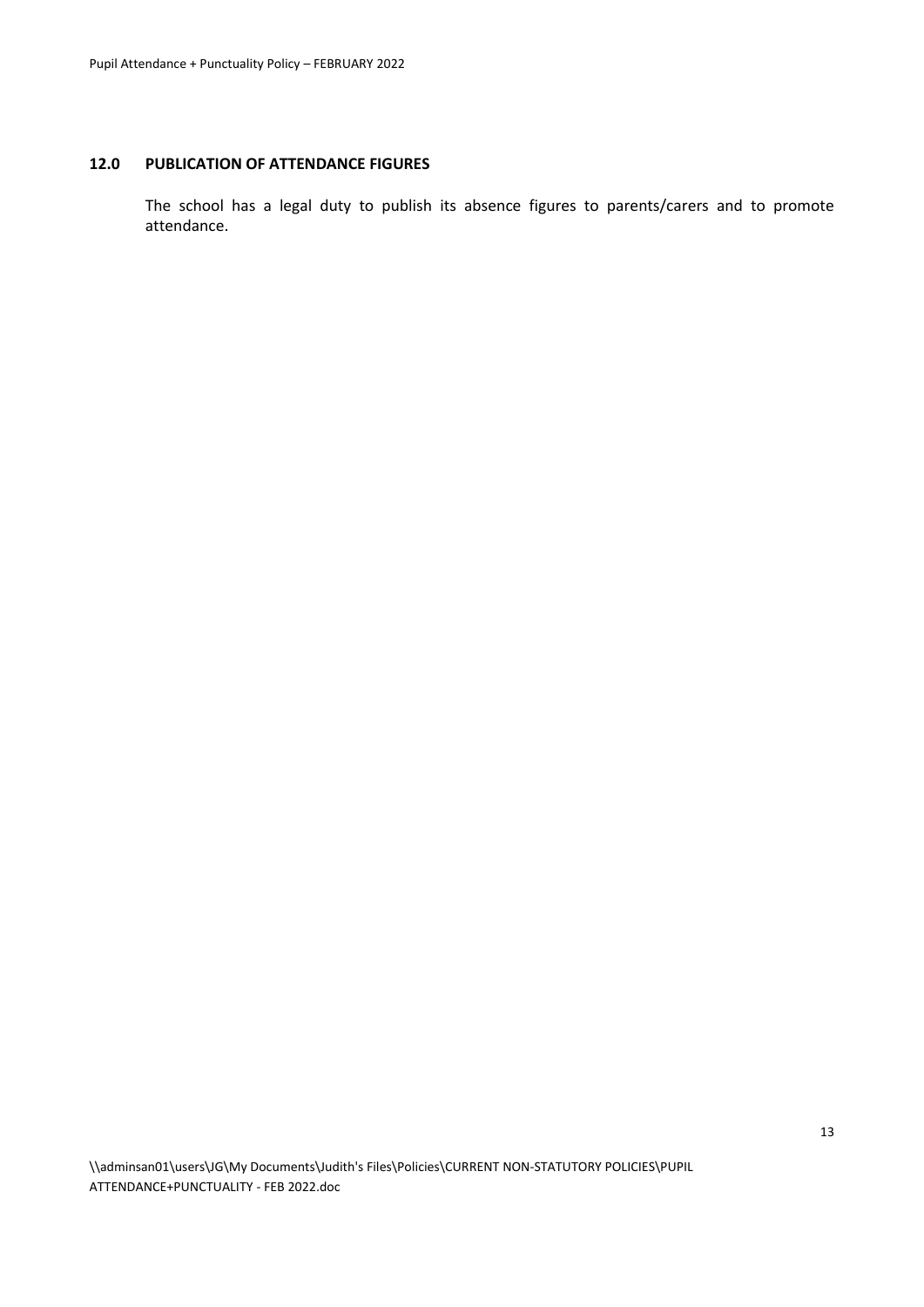**APPENDIX ONE: Addendum:** recording attendance in relation to coronavirus (COVID-19) during the 2021 to 2022 academic year

The Government have amended regulations to enable schools, in the 2021 to 2022 academic year, to continue to record where a pupil does not attend in circumstances relating to COVID-19.

# **Attendance expectations**

Attendance is mandatory. The usual rules on attendance continue to apply, including:

- parents' duty to ensure that their child of compulsory school age attends regularly at the school where the child is a registered pupil;
- schools' responsibilities to record attendance and follow up absence;
- the ability to issue sanctions, including fixed penalty notices, in line with local authorities' codes of conduct;
- the duty on local authorities to put in place arrangements for identifying, and to follow up with, children missing education.

# **Not attending in circumstances relating to COVID-19**

This category must be used to record sessions that take place in the 2021 to 2022 academic year where a pupil does not attend because their travel to, or attendance at, school would be:

- contrary to guidance relating to the incidence or transmission of COVID-19 from Public Health England (PHE), or its successor UK Health Security Agency (UKHSA), and/or the Department of Health and Social Care (DHSC);
- prohibited by any legislation (or instruments such as statutory directions) relating to the incidence or transmission of COVID-19.

This category must only be used to record where a pupil is not attending for the reasons set out above. It should not be used to record any other type of non-attendance or absence - for example, where a parent or pupil is anxious about attending school because of COVID-19.

Th[e schools COVID-19 operational guidance](https://www.gov.uk/government/publications/actions-for-schools-during-the-coronavirus-outbreak/schools-covid-19-operational-guidance) sets out when pupils should self-isolate and when they ought to be tested in the 2021 to 2022 academic year.

# **Examples in which 'not attending in circumstances relating to COVID-19' could apply.**

In line with current legislation, and guidance from PHE (and its successor the UKHSA) and DHSC, examples are as follows.

#### **Pupils who are required to self-isolate as they have symptoms or confirmed COVID-19**

Pupils who have symptoms of COVID-19 or have had a positive lateral flow device (LFD) test, should selfisolate and get a confirmatory polymerase chain reaction (PCR) test.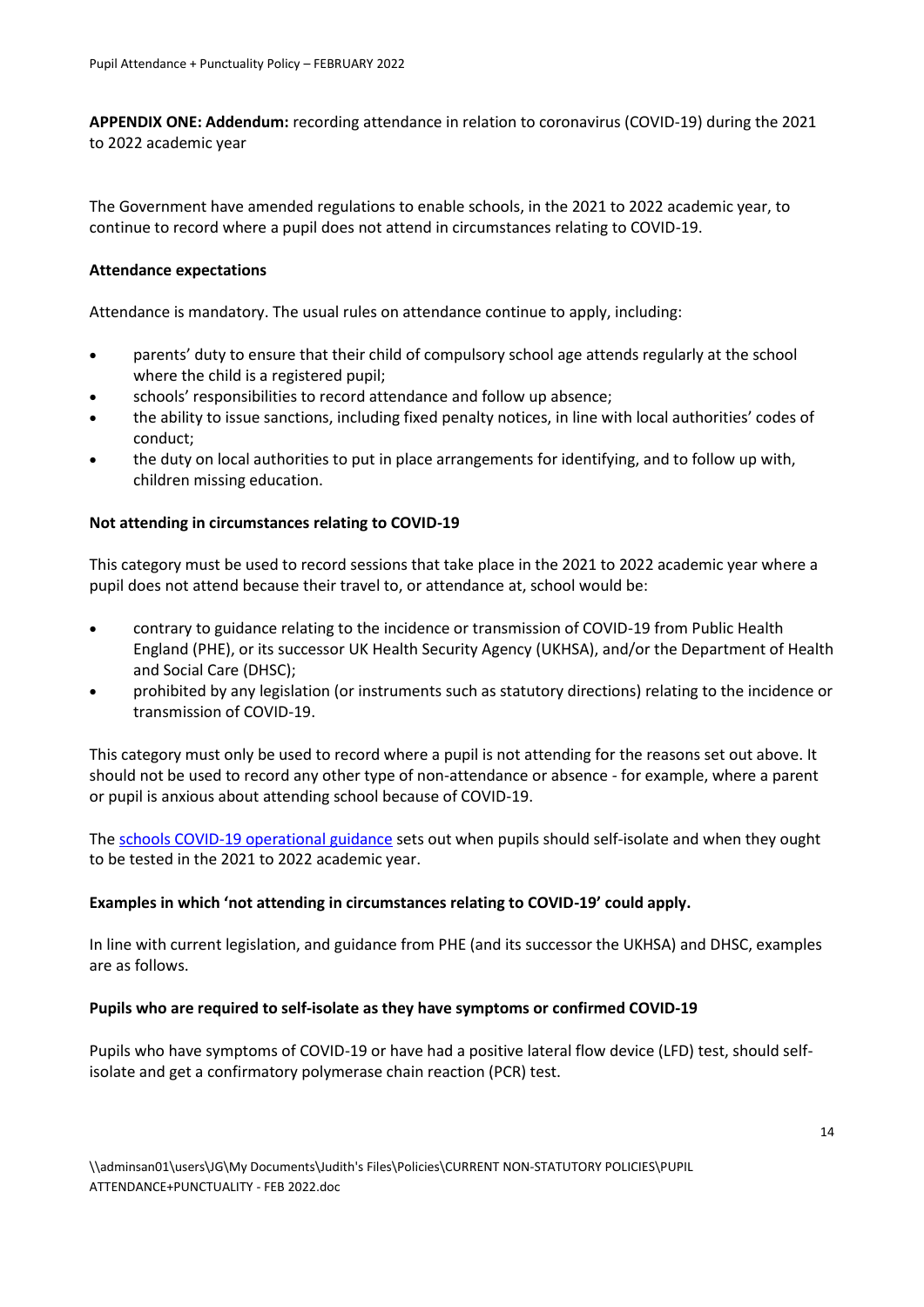If a pupil tests negative and if they feel well, they can stop self-isolating and return to school. If the pupil remains unwell following the test (such as with a different illness), then they should be recorded as code I (illness). Code X should only be used up until the time of the negative test result. Schools should not retrospectively change the attendance register due to a negative test result.

If a pupil tests positive, they should continue to self-isolate in line with public health guidance. Code X should be used for the period of self-isolation until the test. After the pupil tests positive, they should be recorded as code I (illness) until they are able to return to school.

# **Pupils who are a close contact of someone who has symptoms or confirmed COVID-19**

Pupils who are a close contact of someone who has tested positive for COVID-19 do not need to selfisolate. They should instead get a PCR test and should only self-isolate if they test positive. If they do test positive, they should be recorded as code I (illness) until they are able to return to school.

#### **Pupils who are required by legislation to self-isolate as part of a period of quarantine**

As usual, parents should plan their holidays within school breaks and avoid seeking permission to take their children out of school during term time. Families should also consider that their child may need to selfisolate following trips overseas that require a period of quarantine. If a pupil is required to be in quarantine on arrival in, or return to, the UK, the school should use code X in the register.

# **Pupils who are clinically extremely vulnerable when shielding is advised**

Clinically extremely vulnerable people are no longer advised to shield. All clinically extremely vulnerable pupils should attend their education setting unless they are one of the very small number of children and young people under paediatric or other specialist care who have been advised by their clinician or other specialist not to attend.

If shielding is advised nationally or in a local area again, by DHSC, PHE or UKHSA, then pupils who are clinically extremely vulnerable may be advised not to attend school. Non-attendance in accordance with guidance from DHSC, PHE or UKHSA should be recorded as code X.

#### **Pupils who are self-isolating but who have not had a PCR test**

In line with public health advice, pupils with symptoms must self-isolate and schools should strongly encourage pupils to take a PCR test. Where the pupil is unable to take a PCR test, the school should record the pupil as code X in the register.

Schools should follow up with families if they are not satisfied with the reason as to why the pupil is not in school. Schools can request supporting evidence from the family. Where the school is not satisfied with the reason given for absence, they may record this using one of the unauthorised absence codes, in line with the [school attendance: guidance for schools.](https://www.gov.uk/government/publications/school-attendance)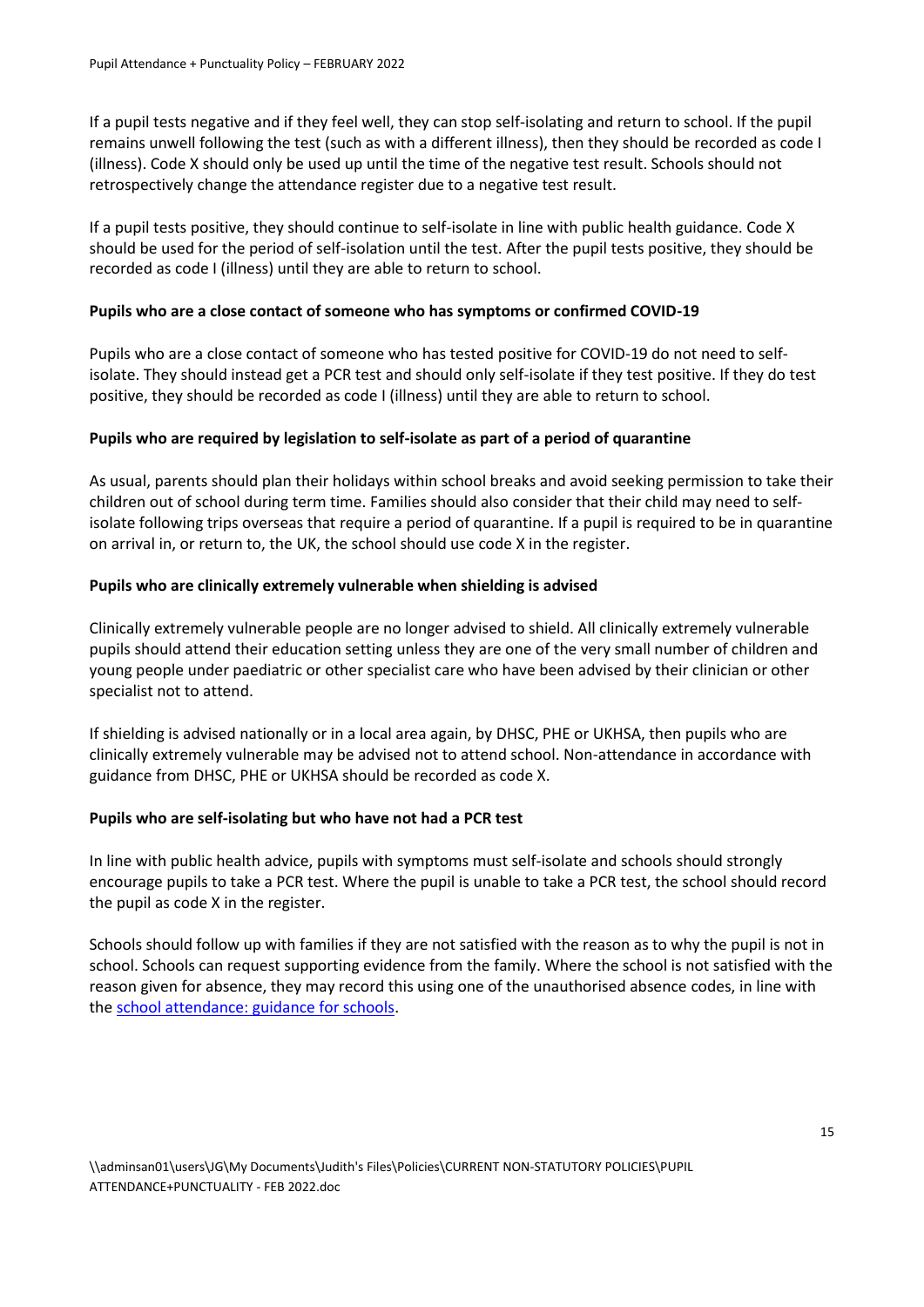#### **Remote education**

If a pupil is not attending school because their attendance would be contrary to government guidance or legislation around COVID-19, we expect schools to offer them access to remote education. Schools should keep a record of, and monitor engagement with, this activity, but this does not need to be tracked in the attendance register.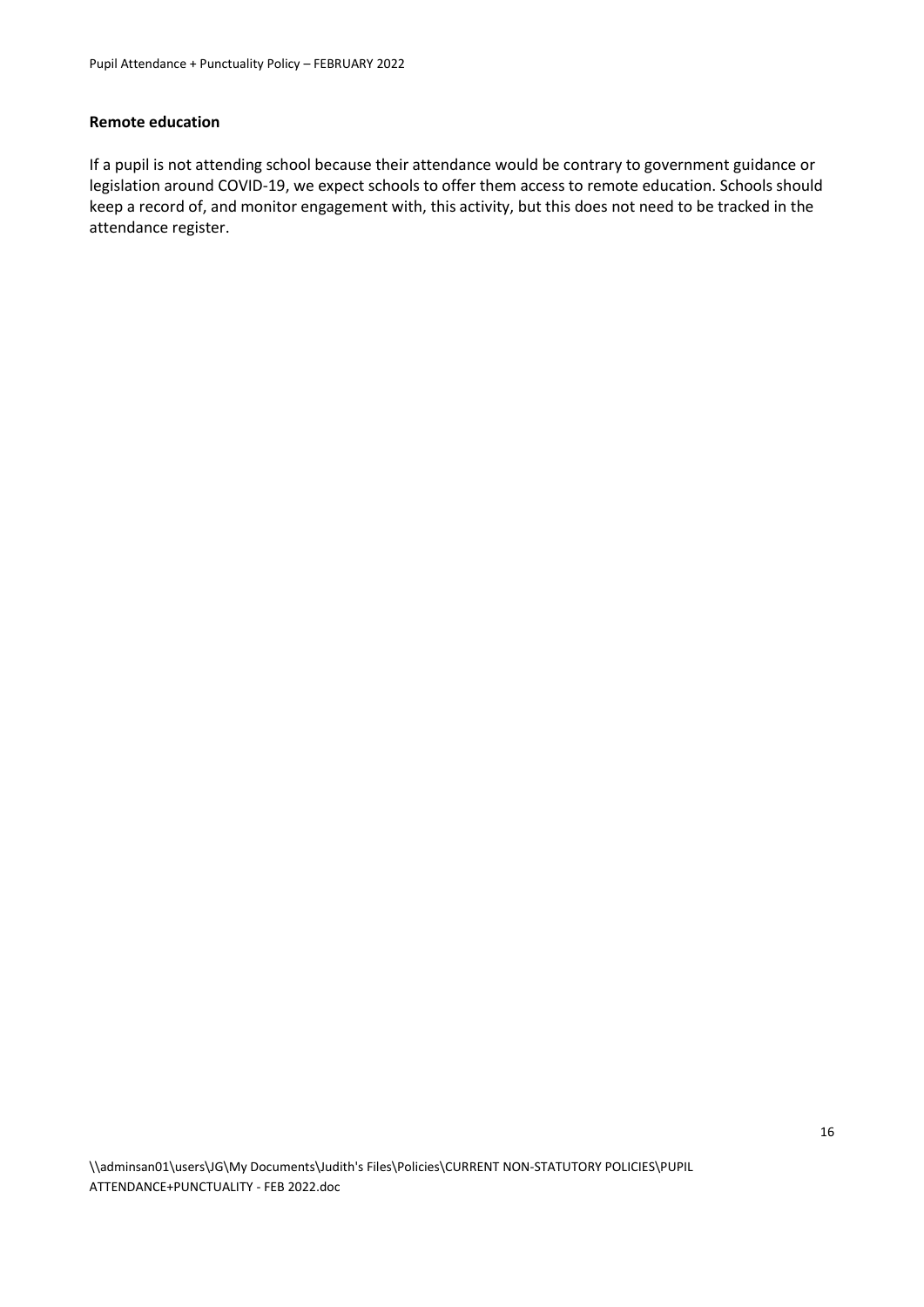# **APPENDIX TWO: National Absence and Attendance Codes including sub-attendance codes COVID- 19**

The national codes enable our school to record and monitor attendance and absence in a consistent way which complies with the regulations. The codes are:

**Present at School:** Pupils must not be marked present if they were not in school during registration. If a pupil were to leave the school premises after registration they would still be counted as present for statistical purposes.

# **Registration Code / \: Present in school / = am \ = pm**

Present in school during registration.

# **Code L: Late arrival before the register has closed**

Schools should have a policy on how long registers should be kept open; this should be for a reasonable length of time but not that registers are to be kept open for the whole session. A pupil arriving after the register has closed should be marked absent with code U, or with another absence code if that is more appropriate.

**Present at an Approved Off-Site Educational Activity:-**An approved educational activity is where a pupil is taking part in supervised educational activity such as field trips, educational visits, work experience or alternative provision. Pupils can only be recorded as receiving off-site educational activity if the activity meets the requirements prescribed in regulation 6(4) of the Education (Pupil Registration) (England) Regulations 2006. The activity must be of an educational nature approved by the school and supervised by someone authorised by the school. The activity must take place during the session for which the mark is recorded.

#### **Attendance codes for when pupils are present at approved off-site educational activity are as follows:**

#### **Code B: Off-site educational activity**

This code should be used when pupils are present at an off-site educational activity that has been approved by the school. Ultimately schools are responsible for the safeguarding and welfare of pupils educated off-site. Therefore, by using code B, schools are certifying that the education is supervised and measures have been taken to safeguard pupils.

This code should not be used for any unsupervised educational activity or where a pupil is at home doing school work. Schools should ensure that they have in place arrangements whereby the provider of the alternative activity notifies the school of any absences by individual pupils. The school should record the pupil's absence using the relevant absence code.

# **Code D: Dual Registered - at another educational establishment**

This code is not counted as a possible attendance in the School Census. The law allows for dual registration of pupils at more than one school. This code is used to indicate that the pupil was not expected to attend the session in question because they were scheduled to attend the other school at which they are registered.

The main examples of dual registration are pupils who are attending a pupil referral unit, a hospital school or a special school on a temporary basis. It can also be used when the pupil is known to be registered at another school during the session in question.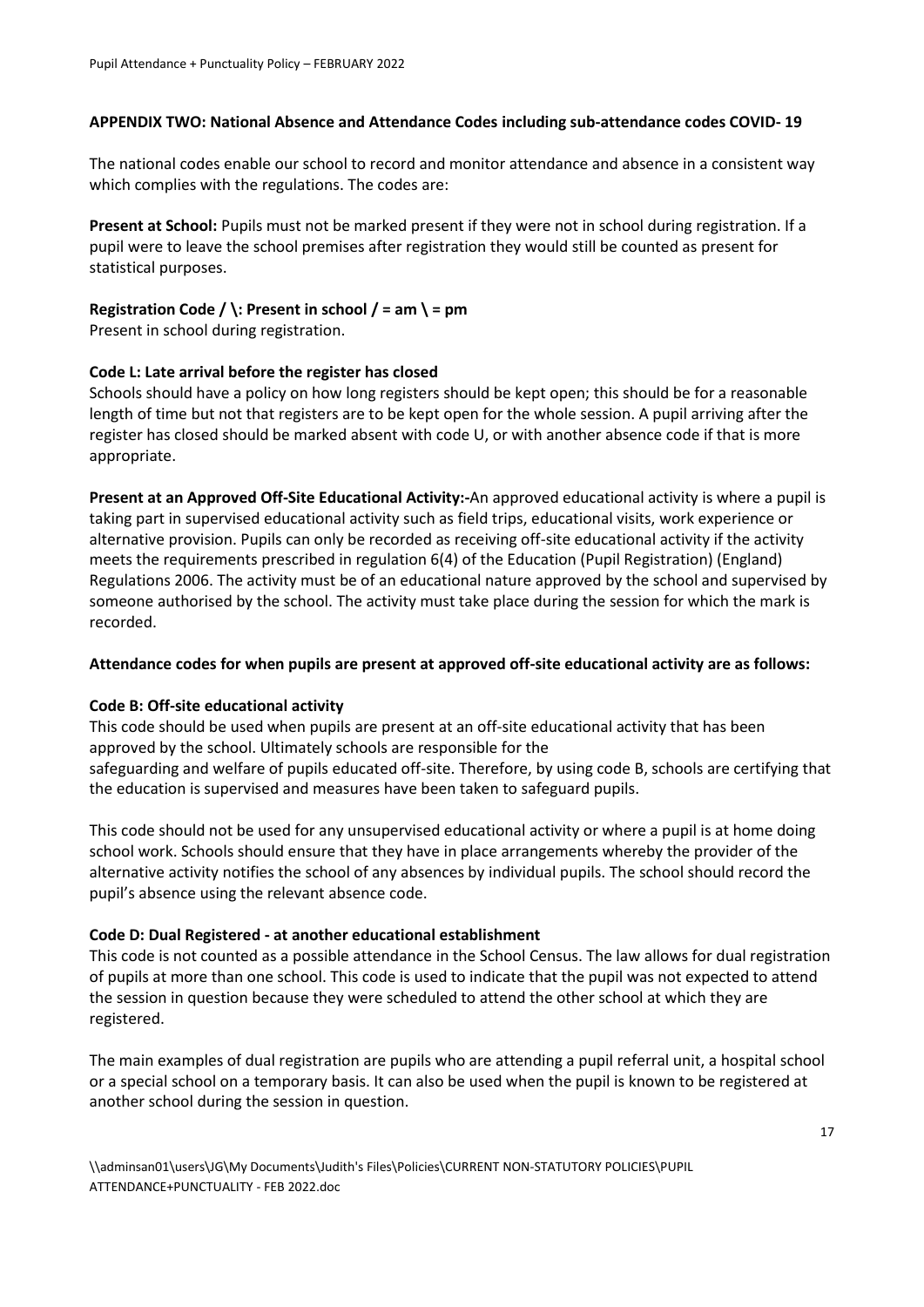Each school should only record the pupil's attendance and absence for those sessions that the pupil is scheduled to attend their school. Schools should ensure that they have in place arrangements whereby all unexplained and unexpected absence is followed up in a timely manner.

#### **Code J: At an interview with prospective employers, or another educational establishment**

This code should be used to record time spent in interviews with prospective employers or another educational establishment. Schools should be satisfied that the interview is linked to employment prospects, further education or transfer to another educational establishment.

#### **Code P: Participating in a supervised sporting activity**

This code should be used to record the sessions when a pupil is taking part in a sporting activity that has been approved by the school and supervised by someone authorised by the school.

#### **Code V: Educational visit or trip**

This code should be used for attendance at an organised trip or visit, including residential trips organised by the school, or attendance at a supervised trip of a strictly educational nature arranged by an organisation approved by the school.

#### **Code W: Work experience**

Work experience is for pupils in the final two years of compulsory education. Schools should ensure that they have in place arrangements whereby the work experience placement provider notifies the school of any absences by individual pupils. Any absence should be recorded using the relevant code.

#### **Authorised Absence from School**

Authorised absence' means that the school has either given approval in advance for a pupil of compulsory school age to be away, or has accepted an explanation offered afterwards as justification for absence.

#### **Absence codes when pupils are not present in school are as follows:**

#### **Code C: Leave of absence authorised by the school**

Only exceptional circumstances warrant an authorised leave of absence. Schools should consider each application individually taking into account the specific facts and circumstances and relevant background context behind the request.

#### **Code E: Excluded but no alternative provision made**

If no alternative provision is made for a pupil to continue their education whilst they are excluded but still on the admission register, they should be marked absent in the attendance register using Code E. Alternative provision must be arranged for each excluded pupil from the sixth consecutive day of any fixed period or permanent exclusion. Where alternative provision is made they should be marked using the appropriate attendance code.

#### **Code H: Holiday authorised by the school**

Head teachers should not grant leave of absence unless there are exceptional circumstances. The application must be made in advance and the head teacher must be satisfied that there are exceptional circumstances based on the individual facts and circumstances of the case which warrant the leave. Where a leave of absence is granted, the head teacher will determine the number of days a pupil can be away from school. A leave of absence is granted entirely at the head teacher's discretion.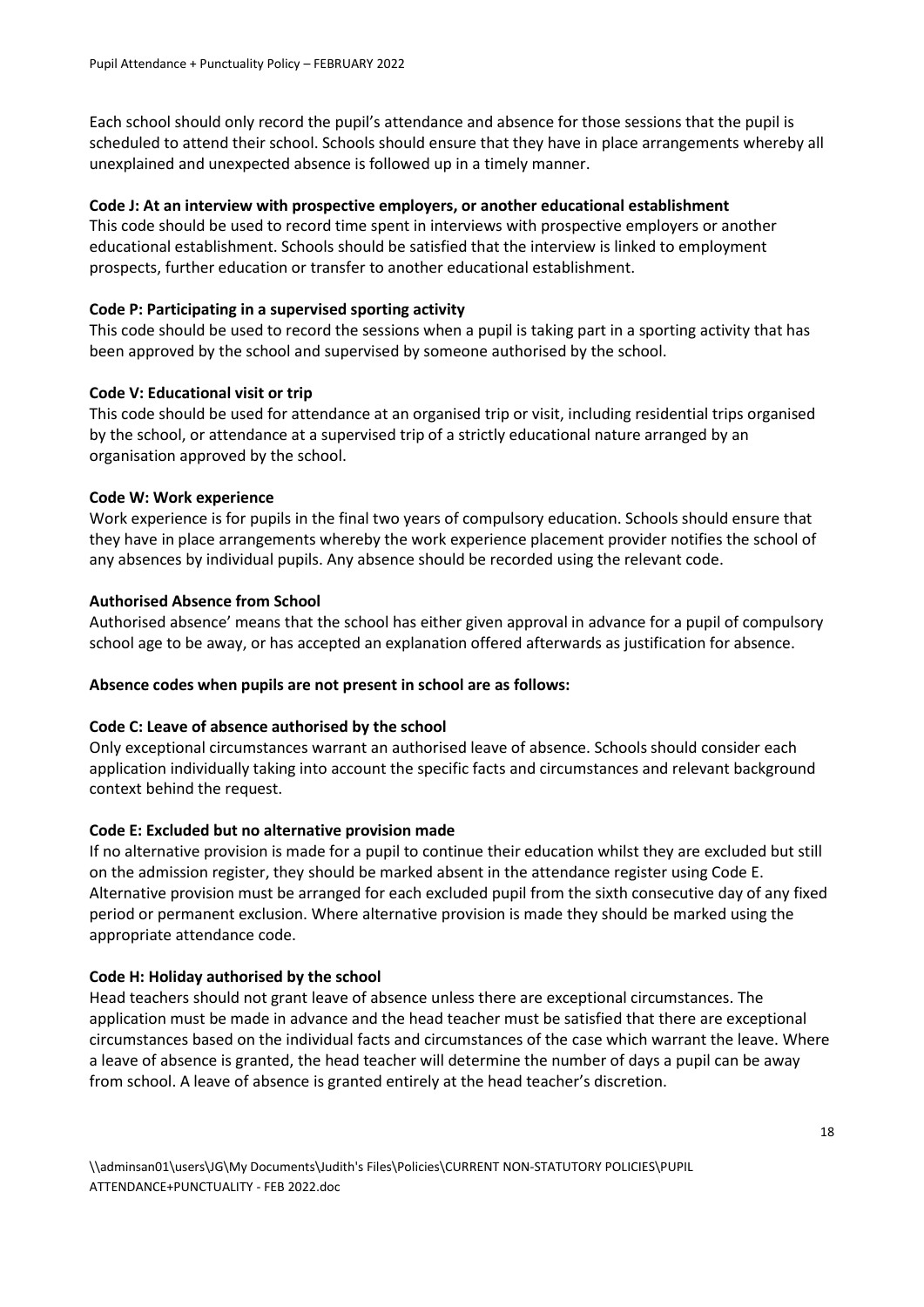# **Code I: Illness (not medical or dental appointments)**

Schools should advise parents to notify them on the first day the child is unable to attend due to illness. Schools should authorise absences due to illness unless they have genuine cause for concern about the veracity of an illness. If the authenticity of illness is in doubt, schools can request parents to provide medical evidence to support illness. Schools can record the absence as unauthorised if not satisfied of the authenticity of the illness but should advise parents of their intention. Schools are advised not to request medical evidence unnecessarily. Medical evidence can take the form of prescriptions, appointment cards, etc. rather than doctors' notes.

# **Code M: Medical or dental appointments**

Missing registration for a medical or dental appointment is counted as an authorised absence. Schools should, however, encourage parents to make appointments out of school hours. Where this is not possible, the pupil should only be out of school for the minimum amount of time necessary for the appointment.

#### **Code R: Religious observance**

Schools must treat absence as authorised when it is due to religious observance. The day must be exclusively set apart for religious observance by the religious body to which the parents belong. Where necessary, schools should seek advice from the parents' religious body about whether it has set the day apart for religious observance.

# **Code S: Study leave**

Schools must record study leave as authorised absence. Study leave should be used sparingly and only granted to Year 11 pupils during public examinations. Provision should still be made available for those pupils who want to continue to come into school to revise.

# **Code T: Gypsy, Roma and Traveller absence**

A number of different groups are covered by the generic term Traveller – Roma, English and Welsh Gypsies, Irish and Scottish Travellers, Showmen (fairground people) and Circus people, Bargees (occupational boat dwellers) and New Travellers. This code should be used when Traveller families are known to be travelling for occupational purposes and have agreed this with the school but it is not known whether the pupil is attending educational provision. It should not be used for any other types of absence by these groups.

To help ensure continuity of education for Traveller children it is expected that the child should attend school elsewhere when their family is travelling and be dual registered at that school and the main school. Children from these groups whose families do not travel are expected to register at a school and attend as normal. They are subject to the same rules as other children in terms of the requirement to attend school regularly once registered at a school.

**Unauthorised Absence from School:-** Unauthorised absence is where a school is not satisfied with the reasons given for the absence. Absence codes are as follows:

**Code G: Holiday not authorised by the school or in excess of the period determined by the head teacher.** If a school does not authorise a leave of absence for the purpose of a holiday but the parents still take the child out of school, or the child is kept away for longer than was agreed, the absence is unauthorised. The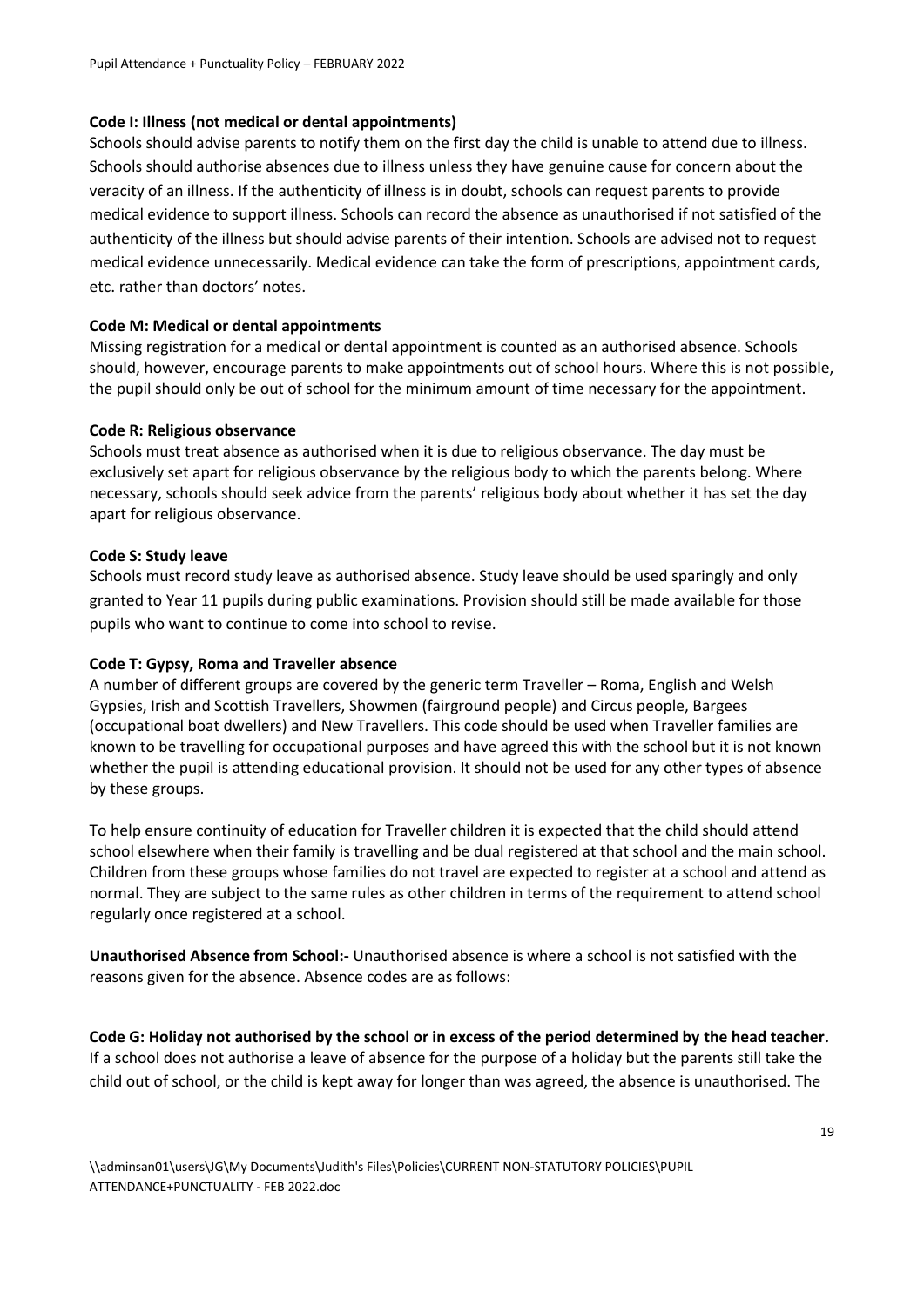regulations do not allow schools to give retrospective approval. If the parents did not apply for leave of absence in advance, the absence must be recorded as unauthorised.

# **Code N: Reason for absence not yet provided**

Schools should follow up all unexplained and unexpected absences in a timely manner. Every effort should be made to establish the reason for a pupil's absence. When the reason for the pupil's absence has been established the register should be amended. This code should not be left on a pupil's attendance record indefinitely; if no reason for absence is provided after a reasonable amount of time it should be replaced with code O (absent from school without authorisation).

# **Code O: Absent from school without authorisation**

If the school is not satisfied with the reason given for absence, they should record it as unauthorised.

# **Code U: Arrived in school after registration closed**

Schools should actively discourage late arrival, be alert to patterns of late arrival and seek an explanation from the parent.

**Administrative Codes: -** The following codes are not counted as a possible attendance in the School Census.

# **Code X: Not required to be in school**

This code is used to record sessions that non-compulsory school age children are not expected to attend.

- The school site, or part of it, is closed due to an unavoidable cause; or
- The transport provided by the school or a local authority is not available and where the pupil's home is not within walking distance; or
- A local or national emergency has resulted in widespread disruption to travel which has prevented the pupil from attending school.

This code can also be used where a pupil is unable to attend because:

 The pupil is in custody; detained for a period of less than four months. If the school has evidence from the place of custody that the pupil is attending educational activities, then they can record those sessions as code B (present at approved educational activity).

#### **Code Z: Pupil not on admission register**

This code is available to enable schools to set up registers in advance of pupils joining the school to ease administration burdens. Schools must put pupils on the admission register from the first day that the school has agreed, or been notified, that the pupil will attend the school*.*

#### **Code #: Planned whole or partial school closure**

This code should be used for whole or partial school closures that are known or planned in advance such as: between terms; half terms; occasional days (for example, bank holidays); weekends (where it is required by the management information system); up to five non-educational days to be used for curriculum planning/training; and use of schools as polling stations.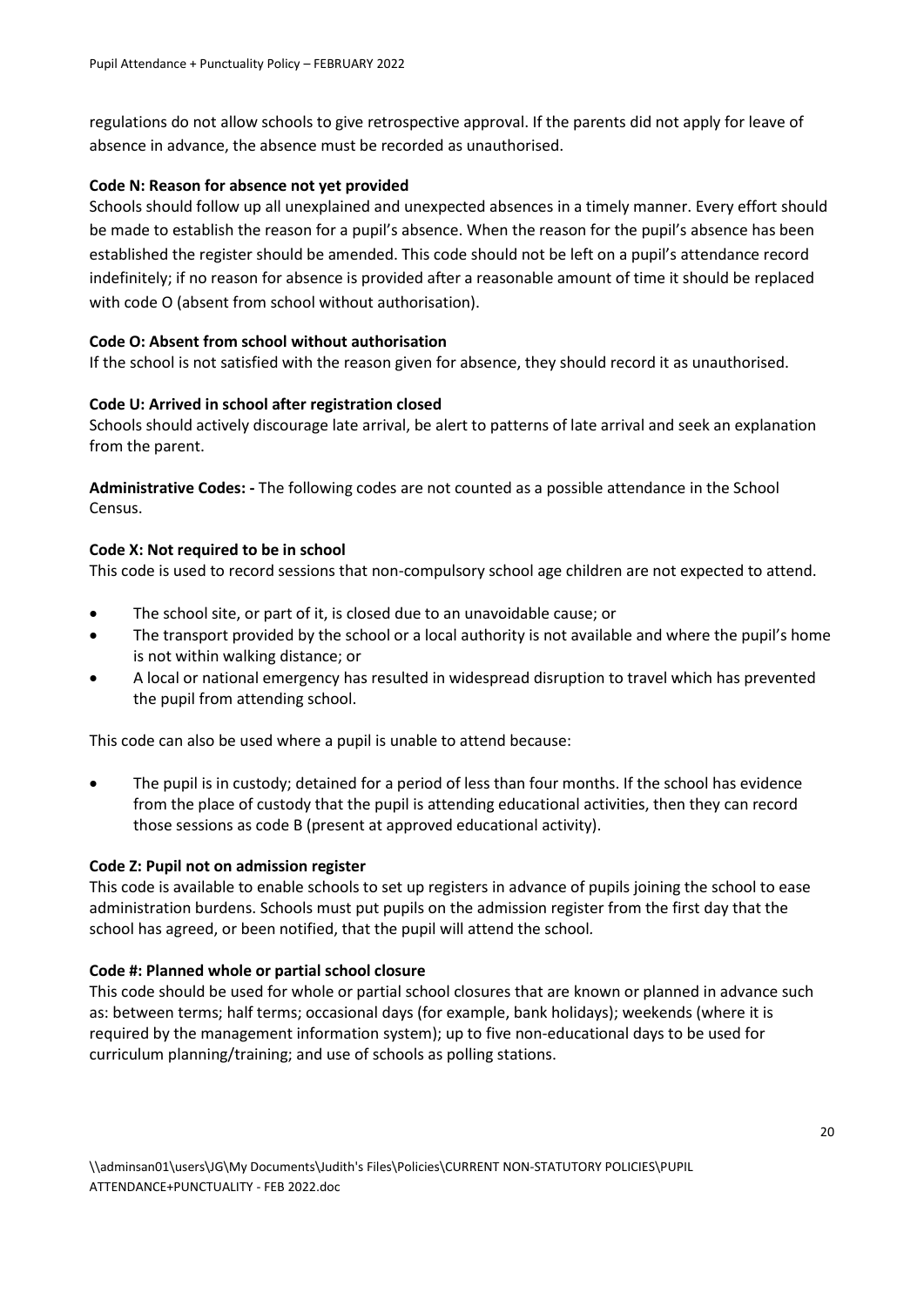**In March 2021 the government defined and published a set of sub codes relating to Coronavirus (COVID-19) We have defined a set of sub codes for schools to use to consistently record non-attendance related to COVID-19 and help them to complete the educational settings status form.** 

# **Recording non-attendance related to coronavirus (COVID-19) Set of sub-codes**

The set of sub codes to record non-attendance related to COVID-19 are:

#### **Code X01: Non-compulsory school age pupil not required to be in school**

This code is used to record sessions that non-compulsory school age children are not expected to attend.

#### **Code X02: Pupil self-isolating with coronavirus (COVID-19) symptoms**

This code is used for pupils who are self-isolating because they have symptoms of COVID-19 but they have not yet had a positive test.

#### **Code X03: Not applicable for this academic year**

#### **Code X04: Not applicable for this academic year**

# **Code X05: Pupil required to self-isolate as part of quarantine requirement (after arriving in the UK from a non-exempt country or territory)**

This code is used for pupils who are required to be in quarantine on arrival in, or return to, the UK. Department of Health and Social Care (DHSC) red list rules.

#### **Code X06: Pupil who is clinically extremely vulnerable if shielding is advised**

Clinically extremely vulnerable people are no longer advised to shield. However, this code is used if shielding is advised nationally or in a local area by DHSC, Public Health England (PHE) or UK Health Security Agency. In this scenario, pupils who are clinically extremely vulnerable may be advised not to attend school. DHSC / PHE Guidance on protecting people who are clinically extremely vulnerable from COVID-19.

# **Code X07: Pupil advised specifically not to attend school as part of restrictions to education set out in government advice**

This code is for pupils who as part of local or national restrictions to education settings are specifically advised not to attend school for public health reasons related to COVID-19.

# **Code X08: Pupil not attending school in line with advice from Directors of Public Health as part of outbreak management**

This code is for pupils who are advised not attend school, for public health reasons, as part of formal contingency planning (sometimes called outbreak management) advice related to COVID-19. This code can only be used to record restricted attendance where this has been advised by the relevant public health authority.

#### **Code X09: Pupil or student required to self-isolate as a close contact of a confirmed case**

This code is for pupils or students who are advised to self-isolate by NHS Test and Trace because they are not fully vaccinated and are over the age of 18 years and 6 months.

There is no requirement for children or young people under the age of 18 years and 6 months, regardless of their vaccine status, to self-isolate whilst awaiting the results of their PCR test where they have been a close contact.